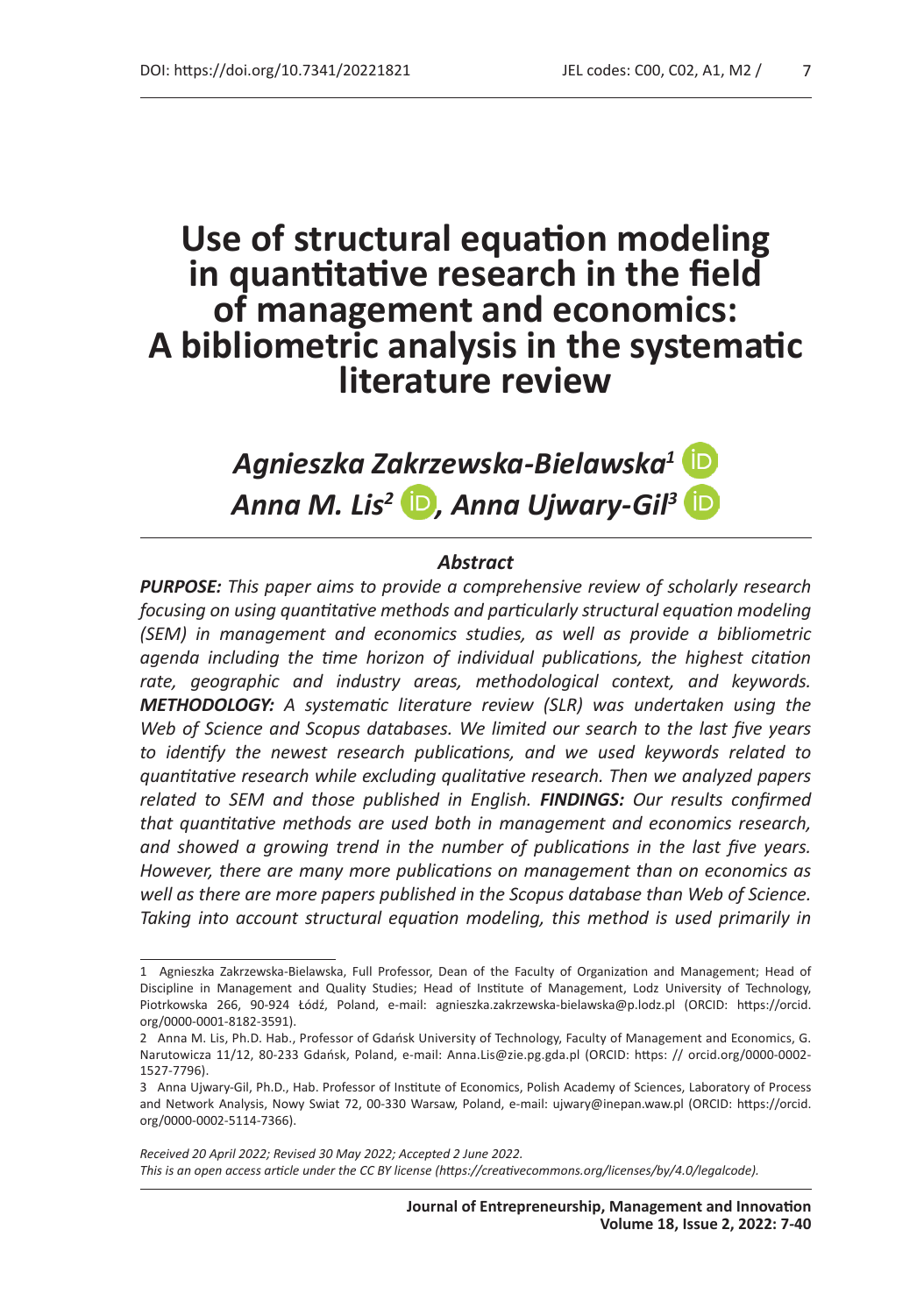*management research. In terms of industry, publications using SEM considered both single- and multi-industry including, first, all Asian countries and then African ones. Publications, especially in the management field, are descriptive in nature and based on primary data collected using a survey questionnaire. Papers are published in various journals and the most cited are those published in journals with wider subject areas. IMPLICATIONS: The systematic literature review is a fundamental necessity in any field of knowledge, benefiting both academia and learners. Our results may be useful for future researchers planning research using quantitative methods, especially SEM, in the business or economic field, by indicating the most cited papers and journals as well as industry and country areas. ORIGINALITY AND VALUE: This paper represents a systematic attempt to link quantitative methods, with a particular emphasis on SEM, with research interests on managerial and economic subjects and papers published in the Web of Science and Scopus databases. Employing the bibliometric analysis within the systematic literature review, the paper shows interest and the current state of research using quantitative methods which proves its value and originality.* 

*Keywords: quantitative methods, structural equation modeling, systematic literature review, management, economics, citation analysis, geographic area, industry, Web of Science, Scopus.*

## **INTRODUCTION**

Each discipline of science has its own research methods. In social sciences, including management and economics, the methodology is highly diverse which makes it pluralist and eclectic (Dow, 2012). There are methods of interpretative (qualitative) research (Mohajan, 2018; Liamputtong, 2020) and methods of testing hypotheses, i.e., quantitative research (Mouhammed, 2015; Stockemer, 2019), using both deduction and induction logic (empiricism) (Stadler, 2004; Evans & Over, 2013), nomothetical and idiographic approaches (Czakon, 2015; DeFreese & Nissley, 2020). This makes the choice of research approach difficult, and scholars more and more often use mixed research in which there is integration and complementary synergy of qualitative and quantitative methods (Molina-Azorin, 2016). However, it should be strongly emphasized that the choice of research method is always secondary to the formulated research problem. In other words, the research question or hypotheses determine the research approach and methods (Molina-Azorin, 2016; Rinjit, 2020).

However, in the social sciences, especially in management and economics, the dominant research framework is still a quantitative methodology (Baškarada & Koronios, 2018). Quantitative research is concerned with the planning, design, and implementation of methods to collect and analyze data (Wilson, 2019). It refers to a set of techniques and tools used to gather a range of numeric data, which could be intrinsically quantitative or imposed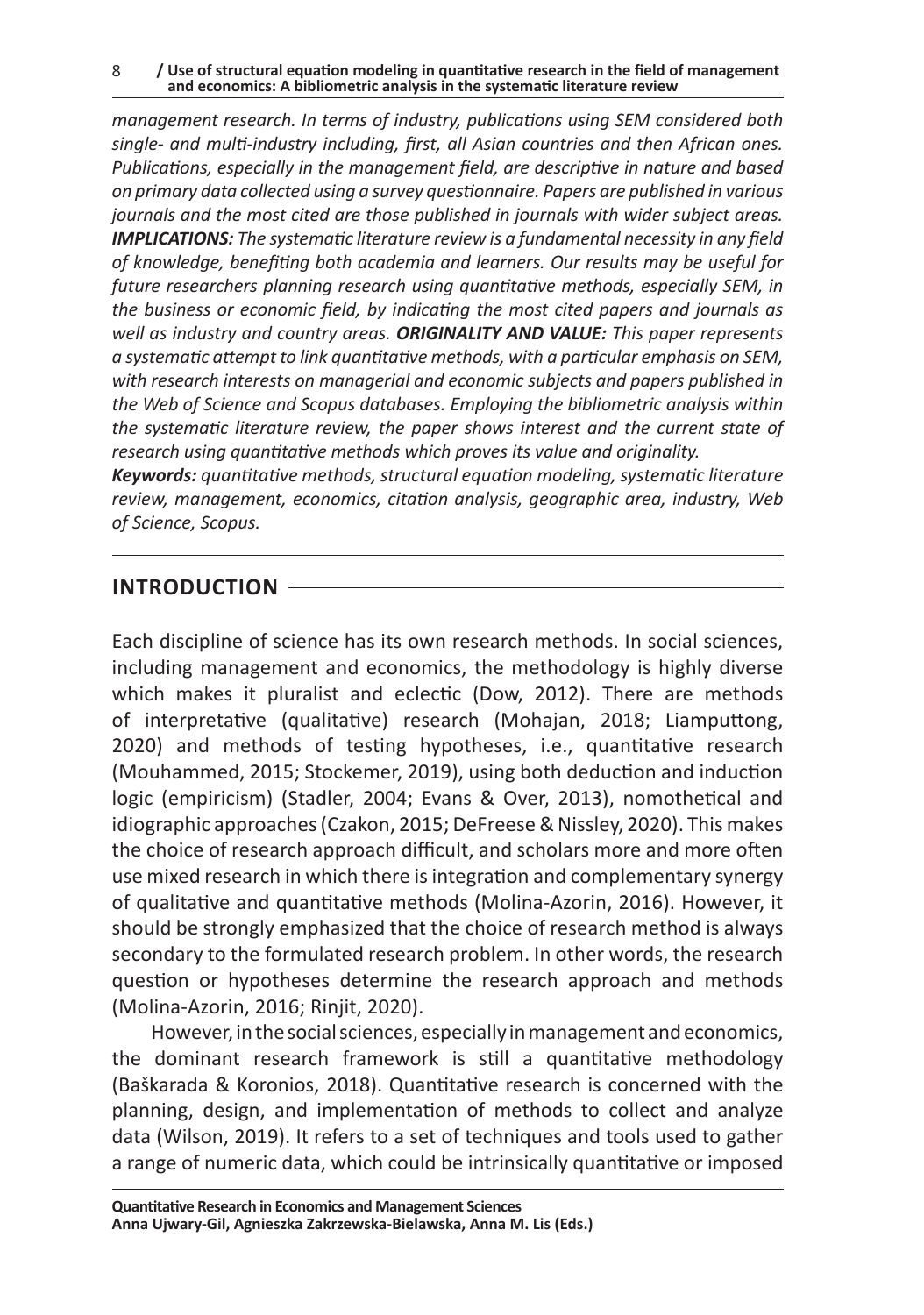using different scales (Nardi, 2018; Rinjit, 2020). The collection of quantitative data allows researchers to conduct simple to extremely sophisticated statistical analyses. One of them is structural equation modeling (SEM) which is developing all the time. SEM is also called covariance structure modeling (Tarling, 2009), analysis of covariance structures (Blunch, 2008), or causal modeling (Keith, 2006). It uses advanced statistical procedures and techniques (Green, 2016), which allows the determination of the cause-andeffect link between independent and dependent variables and their graphical presentation (Bowen & Guo, 2011). A key advantage of SEM is examining latent unobserved variables as well as observed variables, combining path and factor analytic techniques in the one predictive model (Keith, 2006).

The procedure of structural equation modeling is made up of two stages (Hair et al., 2010). The first one covers building, based on a literature review, a conceptual model, defining individual constructs, development of measurement tools and carrying out studies, as well as the specification and assessment of the measurement model. In this stage, exploratory and confirmatory factor analyses, as well as estimation of the theoretical validity and reliability of scales are usually employed. The second stage covers the specification and assessment of the structural model to allow research conclusions to be drawn (Zakrzewska-Bielawska, 2021). For this purpose, a path model of relationship between latent variables is built and next its fit is checked, using various coefficients. The most popular include Chi-square statistics, Goodness of Fit Index (GFI), Comparative fit index (CFI), and Root Mean Square Error of Approximation (RMSEA). Satisfactory fit values allow estimating the path parameters and testing hypotheses (Mueller & Hancock, 2019; Xia & Yang, 2019).

The possibility of explaining the causality and influence between various unobservable multivariate variables means the interest in SEM is still growing. It has been especially evident in management and economics studies in recent years (e.g., Staniec, 2018; Zhang, Dawson, & Kline, 2021; Zakrzewska-Bielawska, 2021). Despite the growing number of papers in which researchers have applied SEM to solve managerial or economic problems, there is still a need for studies synthesizing and recognizing various aspects of using SEM in the business field. Hence, the research gap has emerged. We have attempted to fill it and our study aims to provide a comprehensive review of scholarly research in management and economics focusing on quantitative methods, especially on SEM, relating to some bibliometric standards. We put the research question such: What is the scope of quantitative methods application, especially SEM, in research in the field of management and economics? To answer it we used the systemic literature review focusing on bibliometric analysis including time, most cited studies and journals as well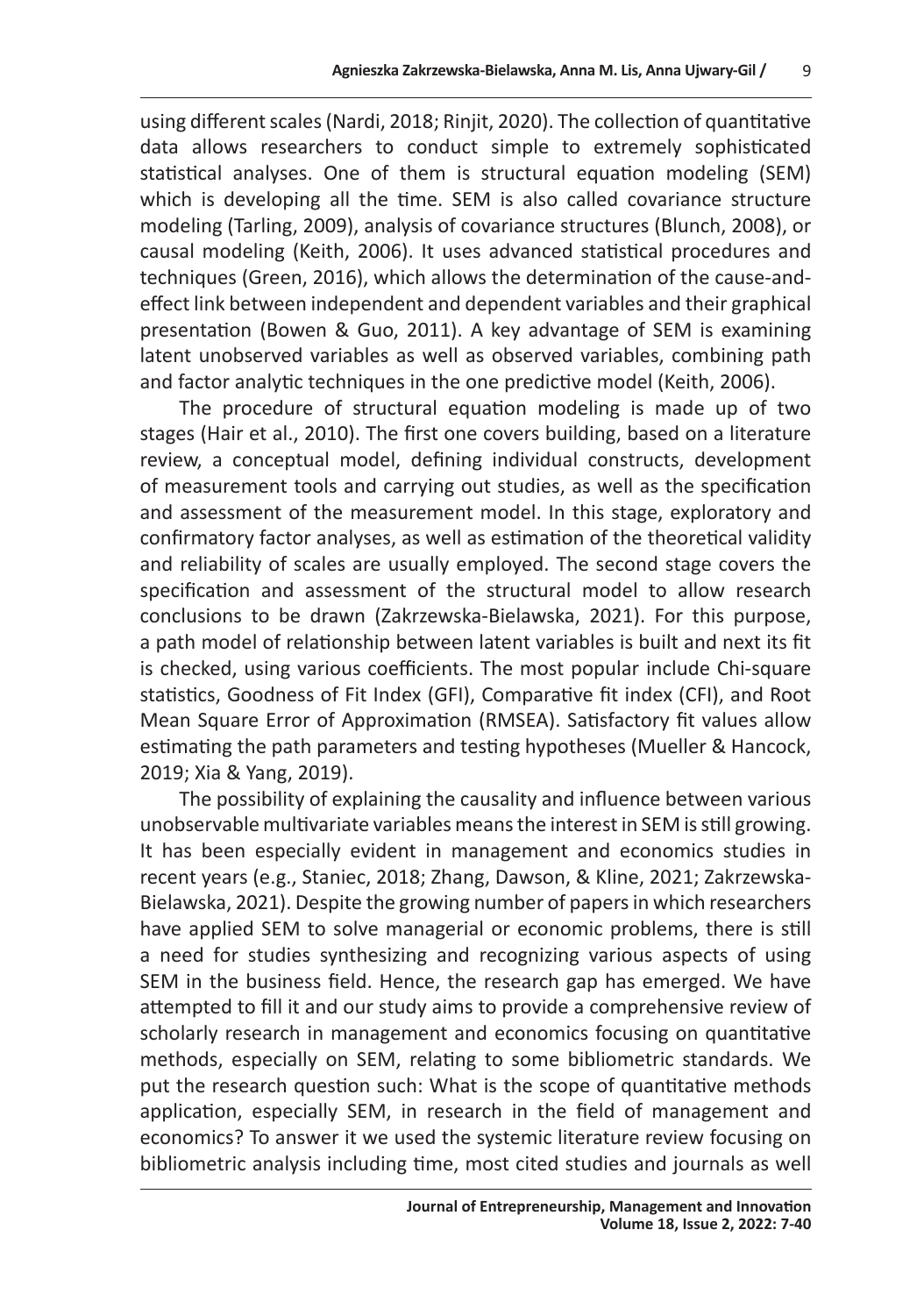as geographic and industry areas, methodological context, and keywords as basic parameters of publications analysis. Our databases were Web of Science and Scopus.

The outline of the paper is as follows. In the first part, we explain the research method. Next, we present and discuss the results of our analyses relating to quantitative methods in management and economics publications and then those using SEM. Finally, the conclusions with limitations and further research directions are included.

#### **RESEARCH METHOD**

The Systematic Literature Review (SLR) procedure used in our paper was based on the steps proposed by Tranfield et al. (2003). According to them, SRL should be carried out in three stages: planning the review, conducting the review, and reporting. At the beginning, we conducted a scoping study on using quantitative methods in economics and management sciences, looking for an adequate review of the literature within this area, limited to the last five years. This limitation was due to our willingness to establish the latest trends understood as interests and tendencies in research. We entered aligned keywords into the databases, which helped to establish the state of the art in the topic area under review to date. We also drafted a review protocol to guide the review process (Figure 1).

The second stage – conducting the review – consisted of two substages: literature research and screening, followed by analysis of the results obtained. The literature search was conducted on two databases: Web of Science (WoS) and Scopus on April 09, 2022. We chose these two databases because of their popularity – they contain the relatively largest number of global publications.

For the initial publication selection, we used keywords related to quantitative research, while excluding qualitative research. Then, we applied other search terms focused only on articles, conference proceedings and book chapters, published in the last five years with an additional year 2022 (so the period 2017-2022), in economics and management sciences (in WoS three categories were considered: Management, Business, and Economics, while Scopus considered two categories: Business, Management and Accounting and Economics, Econometrics and Finance). Thus, the literature search identified 879 records in the WoS database and 1681 records in the Scopus database. At this stage, we conducted a first analysis of quantitative research publications, focusing on the 10 highest cited papers (limited to author, year, number of citations, and journal data).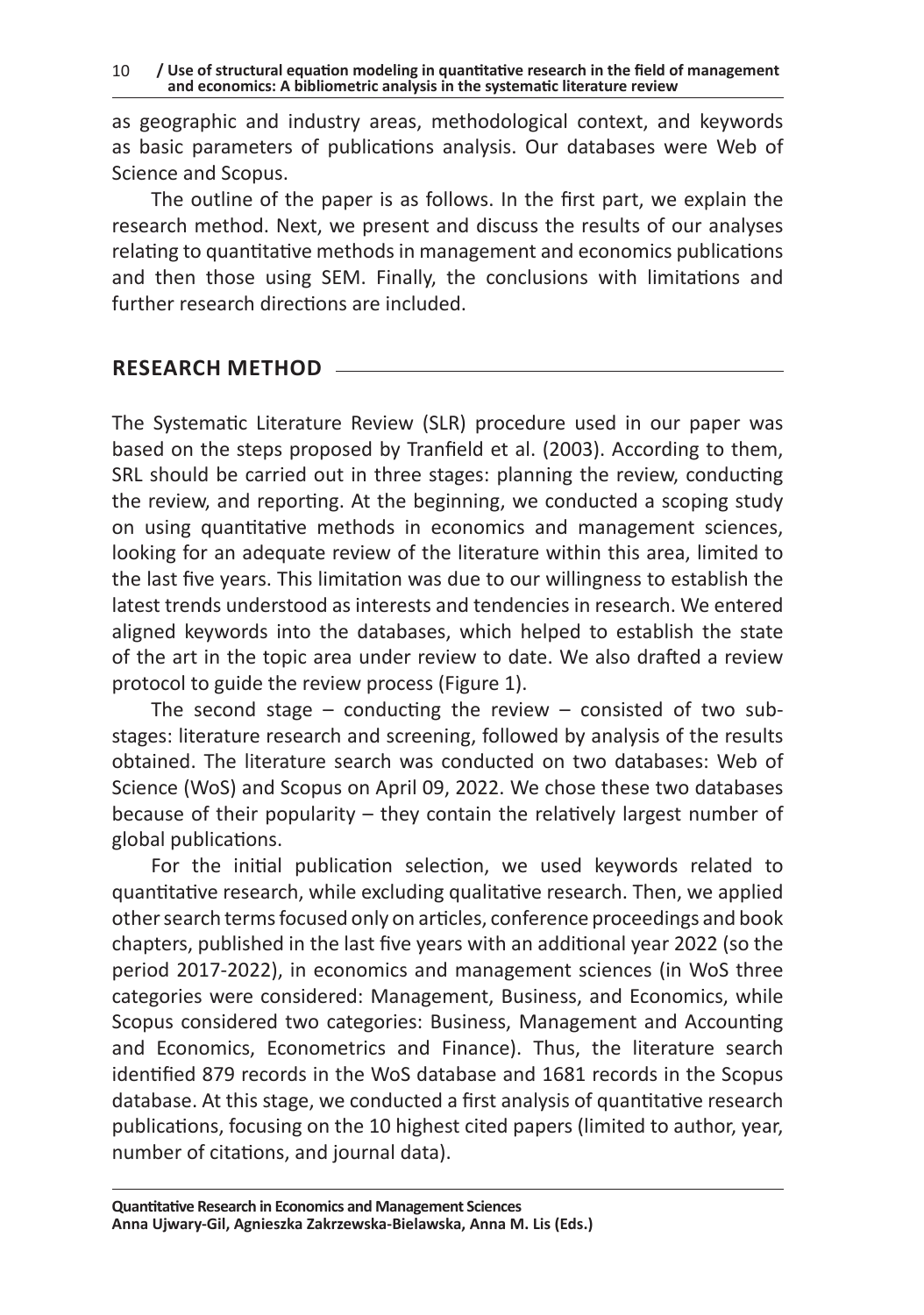

**Figure 1.** The systematic literature review process

Then, the above publications, as they met all the inclusion criteria specified in the review protocol, were qualified for the next phase of the review (screening), in accordance with the recommendation of Tranfield et al (2003). The inclusion process consisted of two screening phases. The first phase consisted of reading the abstracts, titles, and keywords connected to the bibliographic data and removing publications not related to structural equation modeling. This excluded 762 bibliographic items from the WoS database and 1437 items from the Scopus database. In the second screening phase, publications from Web of Science were taken into consideration, limiting them only to those published in English. Thus, seven bibliography items were excluded at this stage. Finally, 354 publications were qualified for the final review literature: 114 in the WoS and more than twice as many (240) in Scopus. Our reports were based on descriptive analyses of the highestcited 10 papers (combined for WoS and Scopus), which examined a set of categories (such as authors, year, number of citations, journal data, and industry and geographic context, and keywords).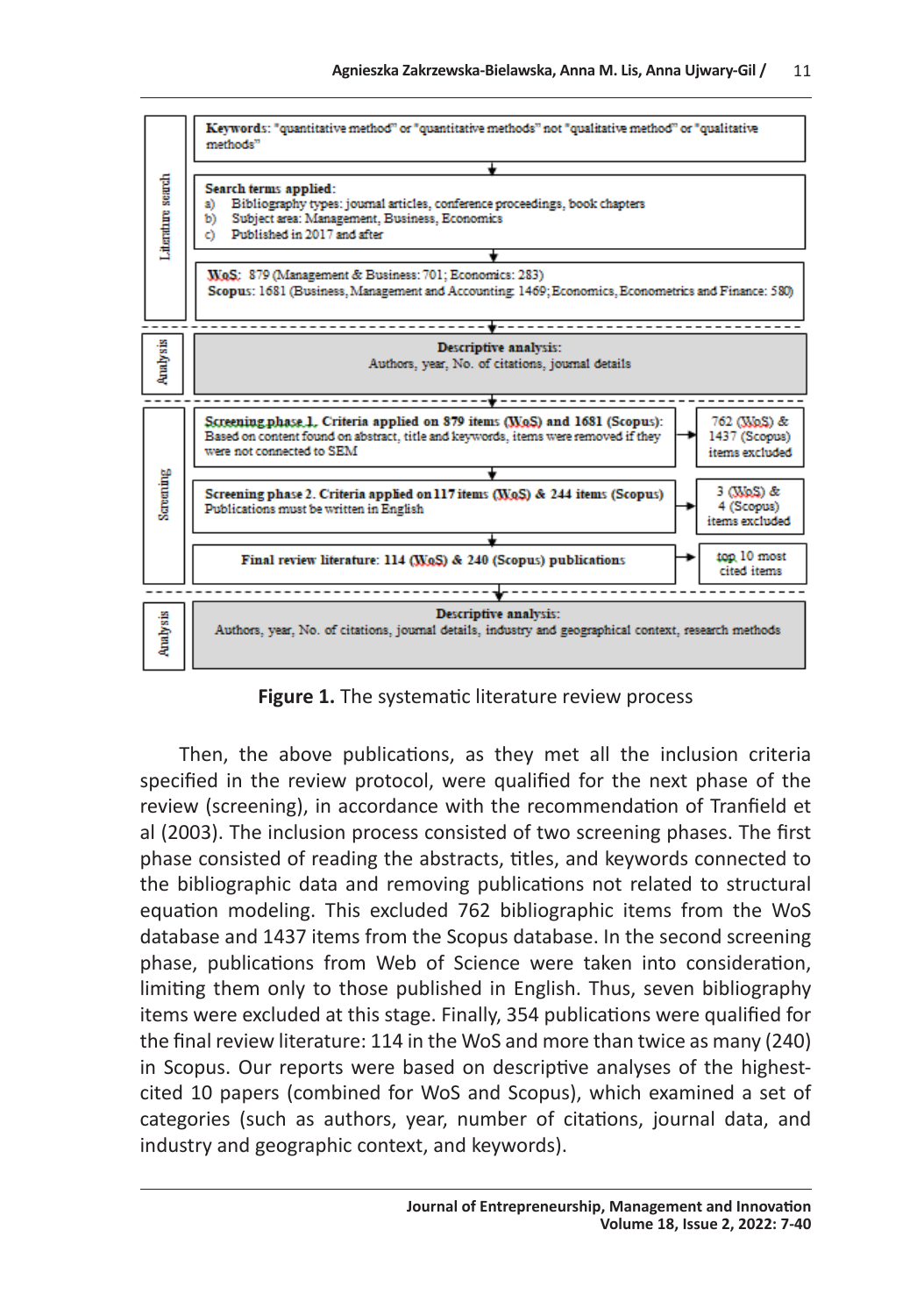12 **/ Use of structural equation modeling in quantitative research in the field of management and economics: A bibliometric analysis in the systematic literature review** 

### **RESULTS**

### **Quantitative methods in management and economics publications**

The literature search yielded that the Scopus database contains more than twice as many works in both the categories discussed (i.e., management and economics) than the WoS database. The analysis also revealed a significant quantitative advantage of management papers compared to economics (Figure 2). In both databases, there were 2.5 times as many papers published in management as in economics (with some articles included in both categories together).



 $M$ anagement & Economics  $M$ Management  $M$ Economics

**Figure 2.** Number of identified publications on quantitative methods (2017-2022).

In particular, looking at the broader time context (post-1980), it is clear that the number of papers on quantitative research in management and economics has steadily increased. Between 1981 and 2022, 1814 papers on this topic were found in the WoS database, compared to 3020 in Scopus. In both databases, the distribution of publications by decade looks very similar: the first decade (1981-1990) produced 1% of all papers found, the second decade (1991-2000) - 3%, the third decade (2021-2010) - 19% (WoS) and 14% (Scopus), the fourth decade (2011-2020) - 70% (WoS) and 66% (Scopus), and finally, the last two years (2021-2022) created 12% (WoS) and 20% (Scopus).

It is interesting to relate these data to the trend observed in the increase in the number of papers based on quantitative research, without classifying them into any scientific category. Nearly 24,000 papers were identified in the WoS database, considering only scholarly articles, conference proceedings, and chapters in books. From the beginning of the 20th century until 1963,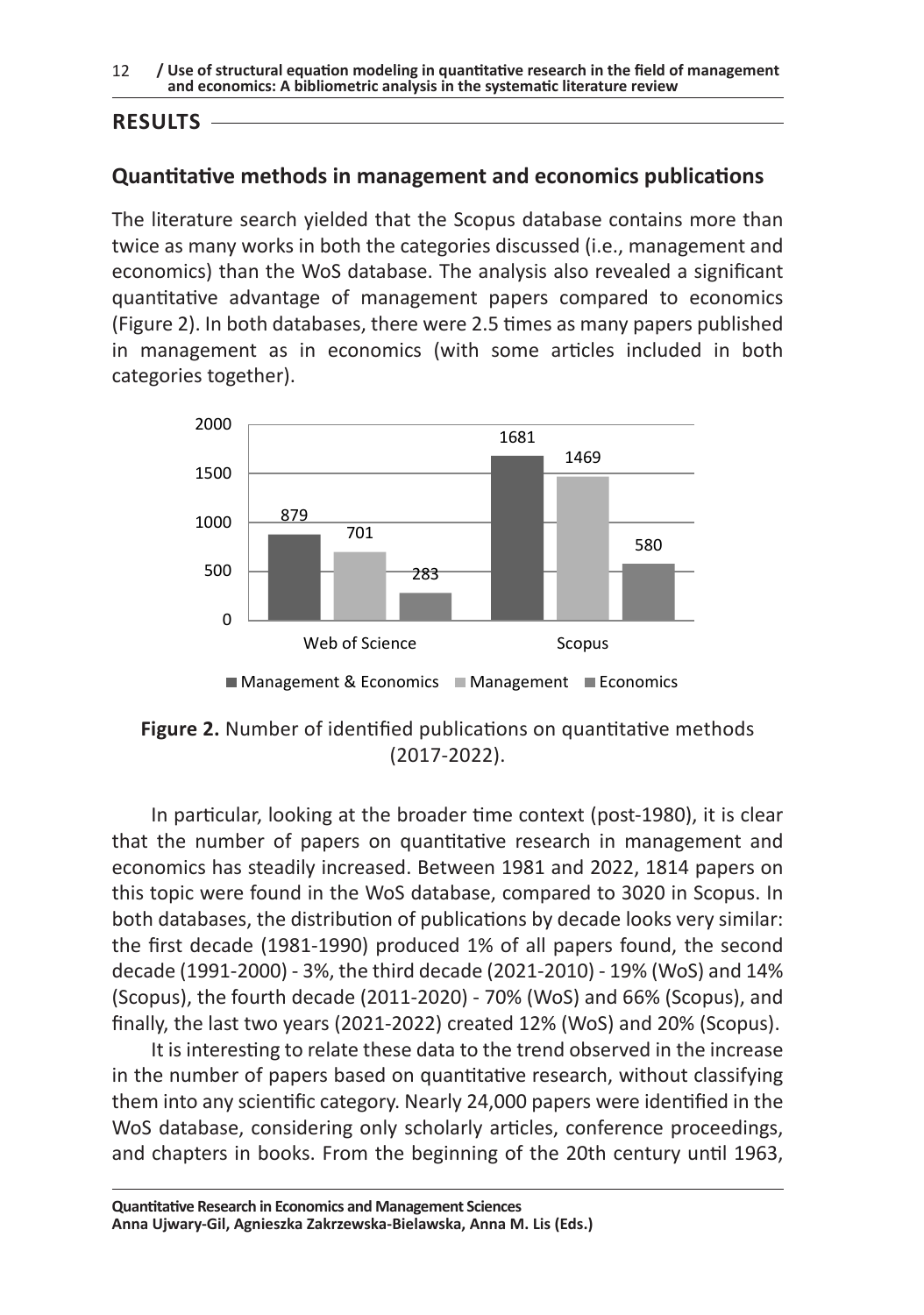several papers were published each year for more than half a century. In the period 1964-1990 (so less than thirty years) the numbers of these publications each year are in double digits (from 15 to 45 papers), while in the period 1991-2012 (almost 20 years) they are already in triple digits (from 153 to 940). And finally, between 2013 and 2021 (so just 8 years), over 1000 papers were published each year. It is worth noting that nearly twice as many papers were published in 2021 as in 2013 (1920 to 1056). The same trends were evident in the Scopus database, which registered more than 32,600 papers. Up until 1946, a few papers were found each year. Between 1947 and 1973, the number of papers published each year was in double digits (from 21 to 82); between 1974 and 2010, it was in triple digits (from 144 to 878); and after 2011, it was in four digits. The number of papers published in 2011 was 1027, while in 2021 - already 2662, which is almost 2.6 times more.

In the area of management, 701 quantitative method papers were identified in the WoS database, while 1469 papers were identified in the Scopus database. The number of papers in the period 2017-2021 shows an increasing trend (Figure 3). There were 89 publications in the WoS database in 2017, while the number doubled to 178 and 166 in 2020 and 2022, respectively. Similar proportions occurred in the Scopus database, with the number of papers from 2020 and 2021 (355 and 353) more than doubling compared to 2017.

In both databases, most of the identified publications are articles (about 76.7% in the WoS database and 83% in the Scopus database), while the remaining records are proceedings papers and book chapters. Almost all the publications found were in English – with the exception of 22 publications in the WoS database and 23 publications in the Scopus database (mainly in Spanish and Portuguese).



**Figure 3.** Number of publications on quantitative methods (Management, 2017-2022).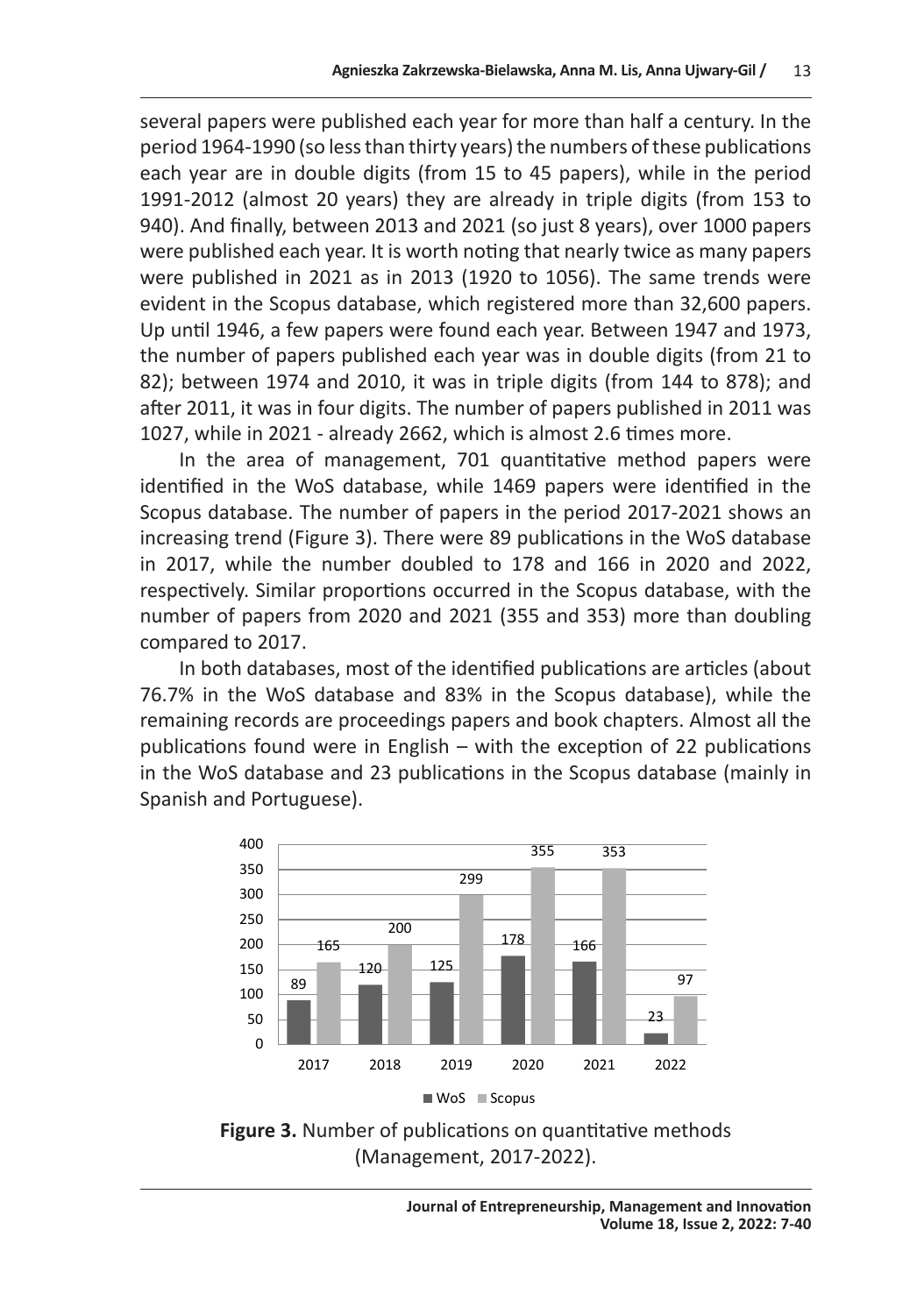#### 14 **/ Use of structural equation modeling in quantitative research in the field of management and economics: A bibliometric analysis in the systematic literature review**

As a result of the analysis, the 10 most cited articles were also selected using the Google Scholar (GS) database (Table 1). It was decided to add this database as well, since it is commonly used and it contains publications not indexed in WoS and Scopus databases. The most cited paper was found to be "The Importance of Consumer Trust for the Emergence of a Market for Green Products: The Case of Organic Food" (Nuttavuthisit & Thogersen, 2017) (citation count: 455 in GS, 220 in WoS, 265 in Scopus). This publication ranked third in the WoS and the Scopus databases, just after two review publications: "Review of quantitative methods for supply chain resilience analysis" (Hosseini et al., 2019) (citation count: 426 in GS, 252 in WoS, 293 in Scopus) and "Literature review on disruption recovery in the supply chain" (Ivanov et al., 2017) (citation count: 384 in GS, 245 in WoS, 275 in Scopus).

| Author/s                                | <b>Title</b>                                                                                                                                         | Venue of<br>publication                                                                | GS  | <b>WoS</b> | <b>Scopus</b> |
|-----------------------------------------|------------------------------------------------------------------------------------------------------------------------------------------------------|----------------------------------------------------------------------------------------|-----|------------|---------------|
| (Nuttavuthisit<br>& Thogersen,<br>2017) | The importance of consumer trust<br>for the emergence of a market<br>for green products: The case of<br>organic food                                 | Journal of<br><b>Business Ethics</b>                                                   | 455 | 220        | 265           |
| (Hosseini et<br>al., 2019)              | Review of quantitative methods<br>for supply chain resilience<br>analysis                                                                            | Transportation<br><b>Research Part</b><br>E: Logistics and<br>Transportation<br>Review | 426 | 252        | 293           |
| (Ivanov et al.,<br>2017)                | Literature review on disruption<br>recovery in the supply chain                                                                                      | International<br>Journal of<br>Production<br>Research                                  | 384 | 245        | 275           |
| (Zaid et al.,<br>2018)                  | The impact of green human<br>resource management and<br>green supply chain management<br>practices on sustainable<br>performance: An empirical study | Journal of<br>Cleaner<br>Production                                                    | 267 | 148        | 170           |
| (Bruning &<br>Campion,<br>2018)         | A role-resource approach-<br>avoidance model of job crafting:<br>a multimethod integration and<br>extension of job crafting theory                   | Academy of<br>Management<br>Journal                                                    | 222 | 103        | 112           |
| (Tu, 2018)                              | An exploratory study of Internet<br>of Things (iot) adoption intention<br>in logistics and supply chain<br>management: A mixed research<br>approach  | International<br>Journal of<br>Logistics<br>Management                                 | 190 | 72         | 109           |

|  |  |  |  | Table 1. Measurements of publications citations (Management) |
|--|--|--|--|--------------------------------------------------------------|
|--|--|--|--|--------------------------------------------------------------|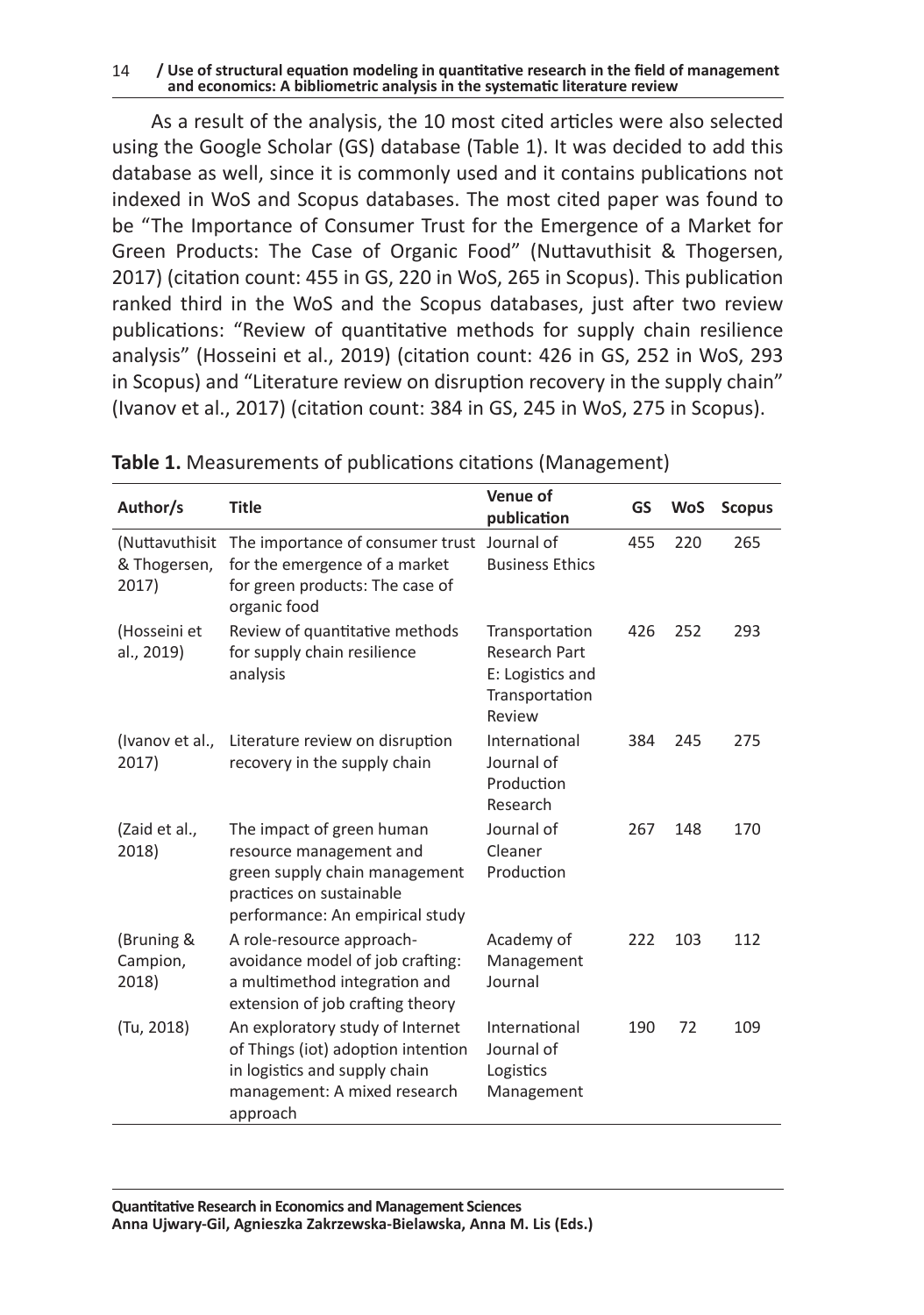| Author/s                                 | <b>Title</b>                                                                                                                 | Venue of<br>publication                                                  | GS  | <b>WoS</b> | <b>Scopus</b> |
|------------------------------------------|------------------------------------------------------------------------------------------------------------------------------|--------------------------------------------------------------------------|-----|------------|---------------|
| (Anggadwita<br>et al., 2017)             | Socio-cultural environments<br>and emerging economy<br>entrepreneurship: Women<br>entrepreneurs in Indonesia                 | Journal of<br>Entrepreneurship<br>in Emerging<br>Economies               | 170 | 66         | 95            |
| (Wilkesmann<br>&<br>Wilkesmann,<br>2018) | Industry 4.0-organizing routines<br>or innovations?                                                                          | Vine Journal<br>of Information<br>and Knowledge<br>Management<br>Systems | 163 | 68         | 78            |
| (Li et al.,<br>2018)                     | A novel approach to leveraging<br>social media for rapid flood<br>mapping: a case study of the 2015<br>South Carolina floods | Cartography<br>and Geographic<br>Information<br>Science                  | 159 | 94         | 109           |
| (Etter et al.,<br>2018)                  | Measuring organizational<br>legitimacy in social media:<br>Assessing citizens' judgments<br>with sentiment analysis          | Business and<br>Society                                                  | 156 | 89         | 92            |

**Note:** Citation details were retrieved on Apr. 09, 2022.

We also identified the journals with the highest number of papers using quantitative research, with an assigned h-index in Scientific Journal Rankings (SJR) in the analyzed period of time (Table 2). We selected the 10 highest ranked journals from each of the selected databases. All are categorized as business, management and accounting and only four are assigned to economics, econometrics and finance. *The Journal of Cleaner Production* ranked highest (h-index at 200), with 40 papers on quantitative methods identified. *Journal of Construction Engineering and Management* with a slightly lower h-index (114) contains 21 papers on the analyzed issues. Both journals are indexed in the Scopus database and represent – in addition to business, management and accounting – engineering, and in the case of *The Journal of Cleaner Production* – Energy and Environmental Science. In turn, in the WoS database, the highest ranking journals include: *Journal of Management Development* and *Engineering Construction and Architectural Management* (h-index: 59 and 58, respectively), in which seven papers each related to quantitative methods were identified. Both represent business, management and accounting, plus arts and humanities (*Journal of Management Development*) and Engineering (*Engineering Construction and Architectural Management*).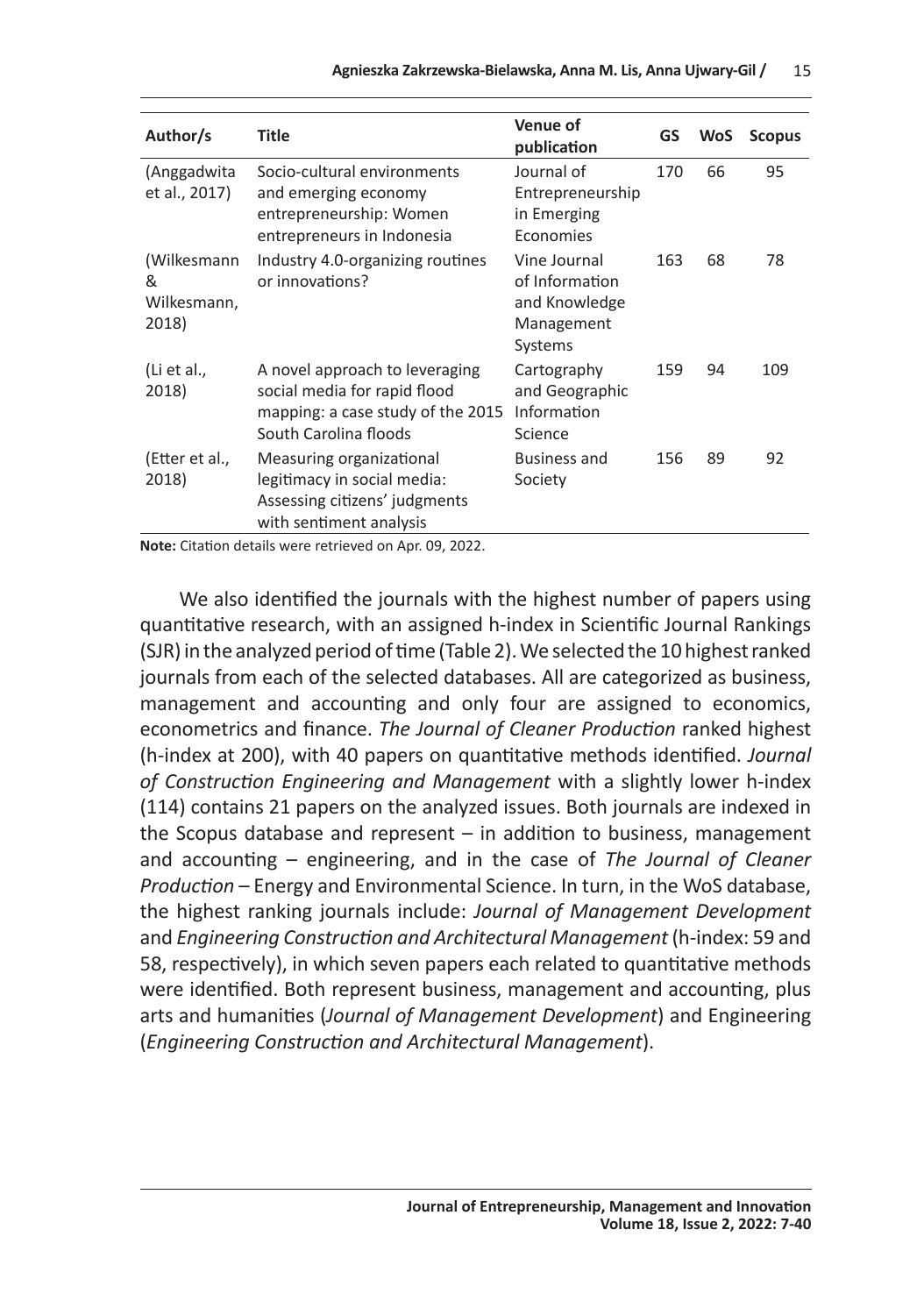|                                                                        | h-index |            | No of articles |                                                                                                                  |
|------------------------------------------------------------------------|---------|------------|----------------|------------------------------------------------------------------------------------------------------------------|
| Journal name                                                           | in SJR* | <b>WoS</b> | <b>Scopus</b>  | Journal subject area                                                                                             |
| Journal of Cleaner Production                                          | 200     |            | 40             | <b>Business, Management</b><br>and Accounting<br>Energy<br>Engineering<br><b>Environmental Science</b>           |
| Journal of Construction Engineering<br>and Management                  | 114     |            | 21             | Business, Management<br>and Accounting<br>Engineering                                                            |
| Journal of Management<br>Development                                   | 59      | 7          |                | <b>Arts and Humanities</b><br>Business, Management<br>and Accounting                                             |
| <b>Engineering Construction and</b><br><b>Architectural Management</b> | 58      | 7          |                | Business, Management<br>and Accounting<br>Engineering                                                            |
| Journal of Portfolio Management                                        | 50      |            | 19             | <b>Business, Management</b><br>and Accounting<br>Economics, Econometrics<br>and Finance                          |
| Journal of Islamic Marketing                                           | 39      | 9          |                | Business, Management<br>and Accounting                                                                           |
| International Journal of<br><b>Organizational Analysis</b>             | 25      | 8          | ÷,             | Business, Management<br>and Accounting                                                                           |
| <b>Entrepreneurship and Sustainability</b><br><b>Issues</b>            | 25      | 7          |                | Business, Management<br>and Accounting<br>Economics, Econometrics<br>and Finance<br><b>Environmental Science</b> |
| <b>Quality-Access to Success</b>                                       | 21      | 8          |                | Business, Management<br>and Accounting                                                                           |
| Polish Journal of Management<br><b>Studies</b>                         | 21      | 9          | $\blacksquare$ | Business, Management<br>and Accounting                                                                           |
| International Journal of Recent<br>Technology and Engineering          | 20      |            | 25             | Business, Management<br>and Accounting<br>Engineering                                                            |
| International Journal of Scientific and<br><b>Technology Research</b>  | 18      |            | 35             | <b>Business, Management</b><br>and Accounting<br>Engineering<br>Social Sciences                                  |
| <b>Management Science Letters</b>                                      | 17      |            | 23             | Business, Management<br>and Accounting                                                                           |
| International Journal of Supply Chain<br>Management                    | 17      |            | 26             | Business, Management<br>and Accounting<br><b>Computer Science</b><br><b>Decision Sciences</b>                    |

#### **Table 2.** Measurements of journals (Management)

**Quantitative Research in Economics and Management Sciences Anna Ujwary-Gil, Agnieszka Zakrzewska-Bielawska, Anna M. Lis (Eds.)**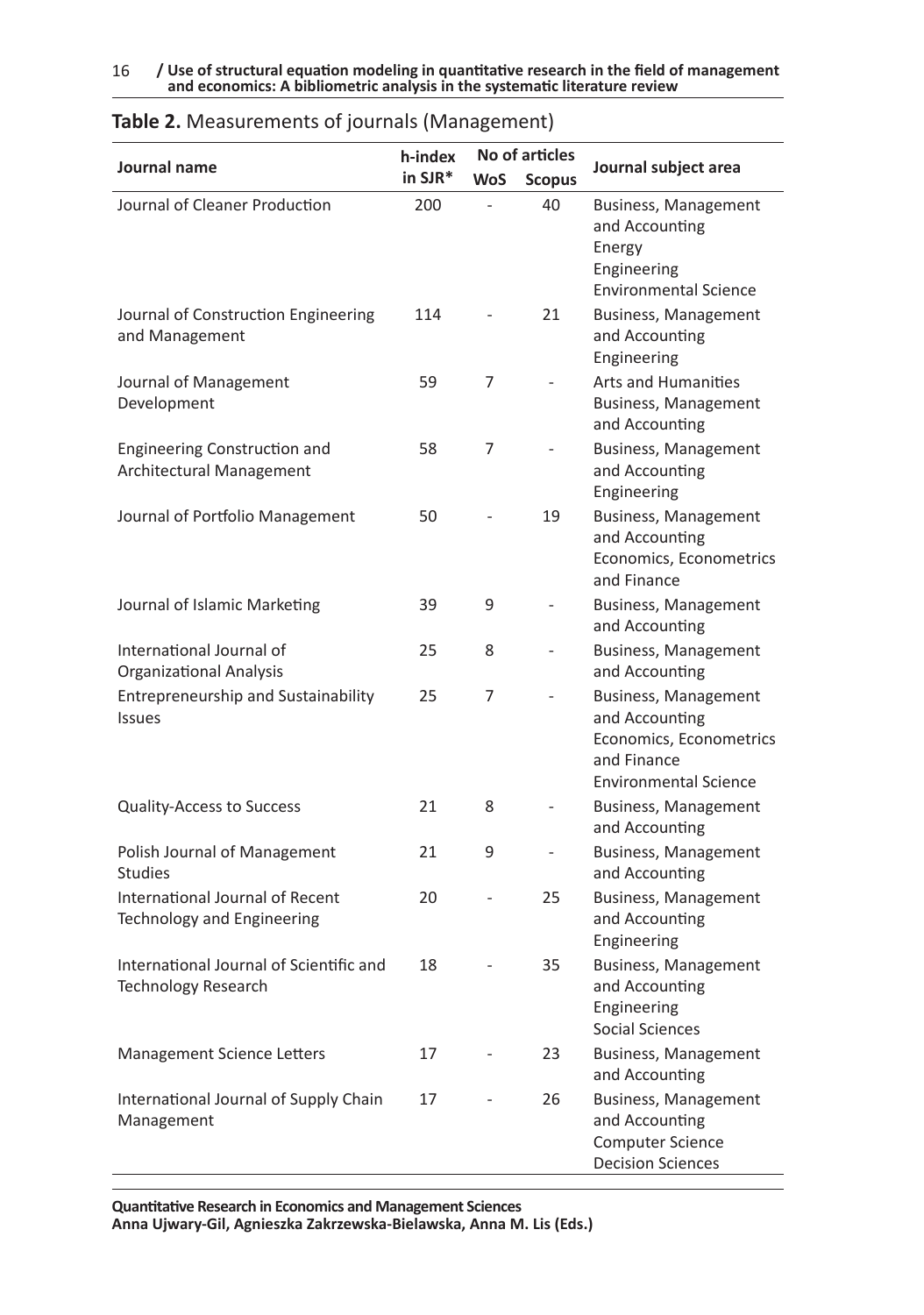| Journal name                                          | h-index |            | No of articles | Journal subject area                                                             |  |  |
|-------------------------------------------------------|---------|------------|----------------|----------------------------------------------------------------------------------|--|--|
|                                                       | in SJR* | <b>WoS</b> | <b>Scopus</b>  |                                                                                  |  |  |
| Academy of Strategic Management<br>Journal            | 17      |            | 12             | Business, Management<br>and Accounting                                           |  |  |
| Cogent Business & Management                          | 16      | 8          |                | Business, Management<br>and Accounting<br><b>Decision Sciences</b>               |  |  |
| International Journal of Business and<br>Society      | 15      | 7          |                | Business, Management<br>and Accounting<br>Economics, Econometrics<br>and Finance |  |  |
| Journal of Asian Finance Economics<br>and Business    | 14      | 52         | 35             | Business, Management<br>and Accounting<br>Economics, Econometrics<br>and Finance |  |  |
| African Journal of Hospitality Tourism<br>and Leisure | 11      |            | 17             | Business, Management<br>and Accounting<br>Social Sciences                        |  |  |

**Note:** \*Data retrieved from SJR on Apr. 09 2022.

In the area of economics, 283 and 530 papers related to the topic of quantitative methods were found in the analyzed databases. In the case of WoS, their number in individual years (2017-2021) is quite similar and oscillates between 43-58 publications. In the Scopus database, an upward trend is visible, with a very large increase in papers in 2021 (183) (Figure 3).



#### **Figure 3.** Number of publications on quantitative methods (Economics, 2017-2022).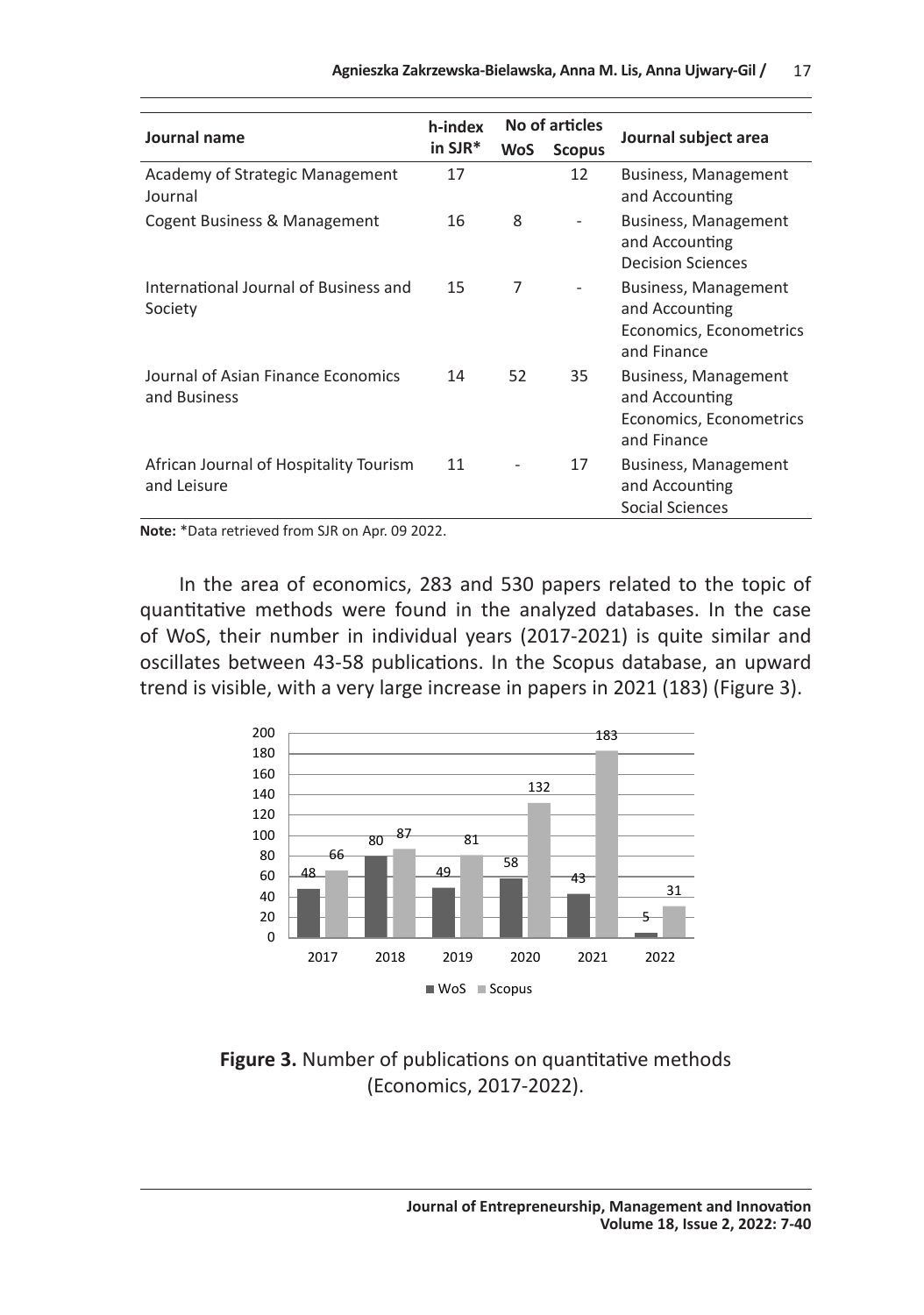#### 18 **/ Use of structural equation modeling in quantitative research in the field of management and economics: A bibliometric analysis in the systematic literature review**

In the WoS database, it is noteworthy that the share of proceedings papers is very high (42%), and only slightly more than half of the papers are articles (57%). In the case of Scopus, the majority of papers (91%) are articles, while conference proceedings have only a 2% share. The vast majority of publications in both databases are in English, with the exception of 18 publications in WoS and 24 in Scopus (publications in Russian and Spanish, among others). Next, we employed the same procedure and selected 10 of the most cited papers (Table 3). The publication "The importance of consumer trust…" (Nuttavuthisit & Thogersen, 2017) ranked first, the most cited also in the area of management. The following publications were ranked next: "Evaluating the causes of cost reduction in photovoltaic modules" (Kavlak et al., 2018) (citation count: 260 in GS, 119 in WoS, 147 in Scopus) and "Sociocultural environments and emerging economy entrepreneurship: Women entrepreneurs in Indonesia" (Anggadwita et al., 2017) (citation count: 170 in GS, 66 in WoS, 95 in Scopus).

| Author/s                                | Title                                                                                                                | Venue of<br>publication                                            | GS  | <b>WoS</b> | <b>Scopus</b> |
|-----------------------------------------|----------------------------------------------------------------------------------------------------------------------|--------------------------------------------------------------------|-----|------------|---------------|
| (Nuttavuthisit<br>& Thogersen,<br>2017) | The importance of consumer trust<br>for the emergence of a market<br>for green products: The case of<br>organic food | Journal of<br><b>Business Ethics</b>                               | 455 | 220        | 265           |
| (Kavlak et al.,<br>2018)                | Evaluating the causes of cost<br>reduction in photovoltaic<br>modules                                                | <b>Energy Policy</b>                                               | 260 | 119        | 147           |
| (Anggadwita<br>et al., 2017)            | Socio-cultural environments<br>and emerging economy<br>entrepreneurship women<br>entrepreneurs in Indonesia          | Journal of<br>Entrepreneurship<br>in Emerging<br>Economies         | 170 | 66         | 95            |
| (Duran<br>Sanchez et<br>al., 2017)      | Bibliometric analysis of<br>publications on wine tourism in<br>the databases Scopus and WoS                          | European<br>Research on<br>Management<br>and Business<br>Economics | 141 | 85         | 94            |
| (Sánchez et<br>al., 2017)               | Bibliometric analysis of<br>publications on wine tourism in<br>the databases Scopus and WoS                          | European<br>Research on<br>Management<br>and Business<br>Economics | 141 | 88         | 92            |

**Table 3.** Measurements of publications citations (Economics)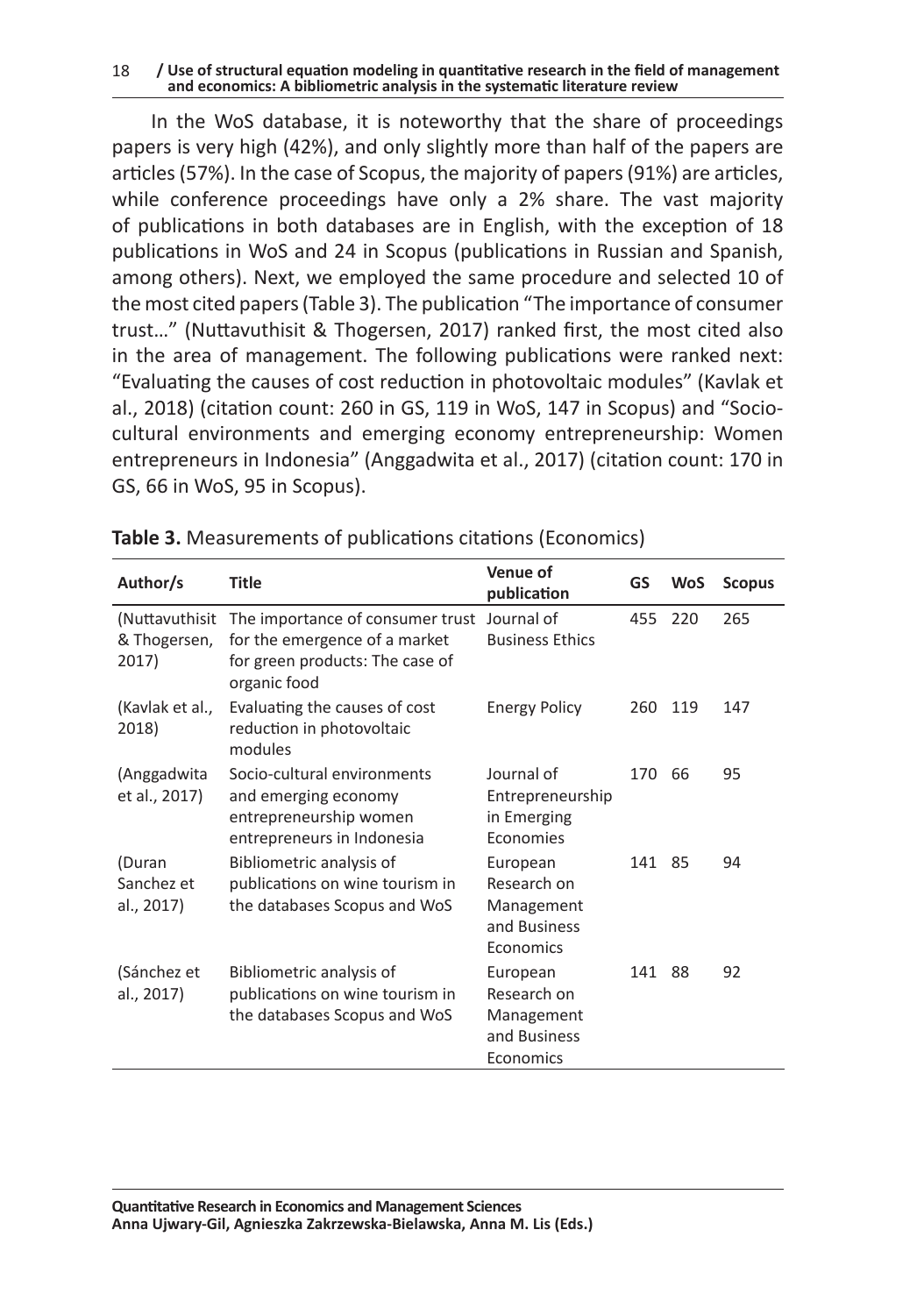| Author/s                          | Title                                                                                                                                                          | Venue of<br>publication                     | GS  | <b>WoS</b> | <b>Scopus</b> |
|-----------------------------------|----------------------------------------------------------------------------------------------------------------------------------------------------------------|---------------------------------------------|-----|------------|---------------|
| (Prochniak<br>& Wasiak,<br>2017)  | The impact of the financial<br>system on economic growth in<br>the context of the global crisis:<br>Empirical evidence for the EU and<br><b>OFCD</b> countries | Empirica                                    | 119 | 29         | 32            |
| (Salonen,<br>2018)                | Passenger's subjective traffic<br>safety, in-vehicle security and<br>emergency management in the<br>driverless shuttle bus in Finland                          | <b>Transport Policy</b>                     | 113 | 62         | 79            |
| (Martín<br>Gómez et al.,<br>2018) | Smart eco-industrial<br>parks: A circular economy<br>implementation based on<br>industrial metabolism                                                          | Resources,<br>Conservation and<br>Recycling | 93  | 48         | 59            |
| (Khan et al.,<br>2019)            | Exploitative and exploratory<br>innovations in emerging<br>economies: The role of realized<br>absorptive capacity and learning<br>intent                       | International<br><b>Business Review</b>     | 81  | 52         | 59            |
| (Adnan et al.,<br>2017)           | Examining the role of consumer<br>lifestyles on ecological behavior<br>among young Indian consumers                                                            | <b>Young Consumers</b>                      | 64  | 34         | 38            |

**Note:** Citation details were retrieved on Apr. 09, 2022.

Similarly, we used the same procedure to identify the most cited journals with the highest number of papers relating to quantitative research. The 10 most highly ranked journals were identified in both databases. The highestranking journals (SJR) were found in WoS: *Energy Policy*, *World Development*, *Forest Policy and Economics* (h-index: 217, 175 and 68 respectively), assigned to different areas (Table 4). Each of them published six papers related to quantitative methods. In the Scopus database, the highest ranked journals in the analyzed issues include *Environment Development and Sustainability*  and *Journal of Portfolio Management* (h-index at 56 and 50). On the other hand, the highest number of publications related to quantitative methods was identified in the *Journal of Asian Finance Economics and Business* (35).

To sum up, quantitative methods are used both in management and economics but in management are much more popular. An upward trend could be noticed in both fields of analysis, especially in the Scopus database. The most cited papers are those of a review nature published in journals with wider subject areas.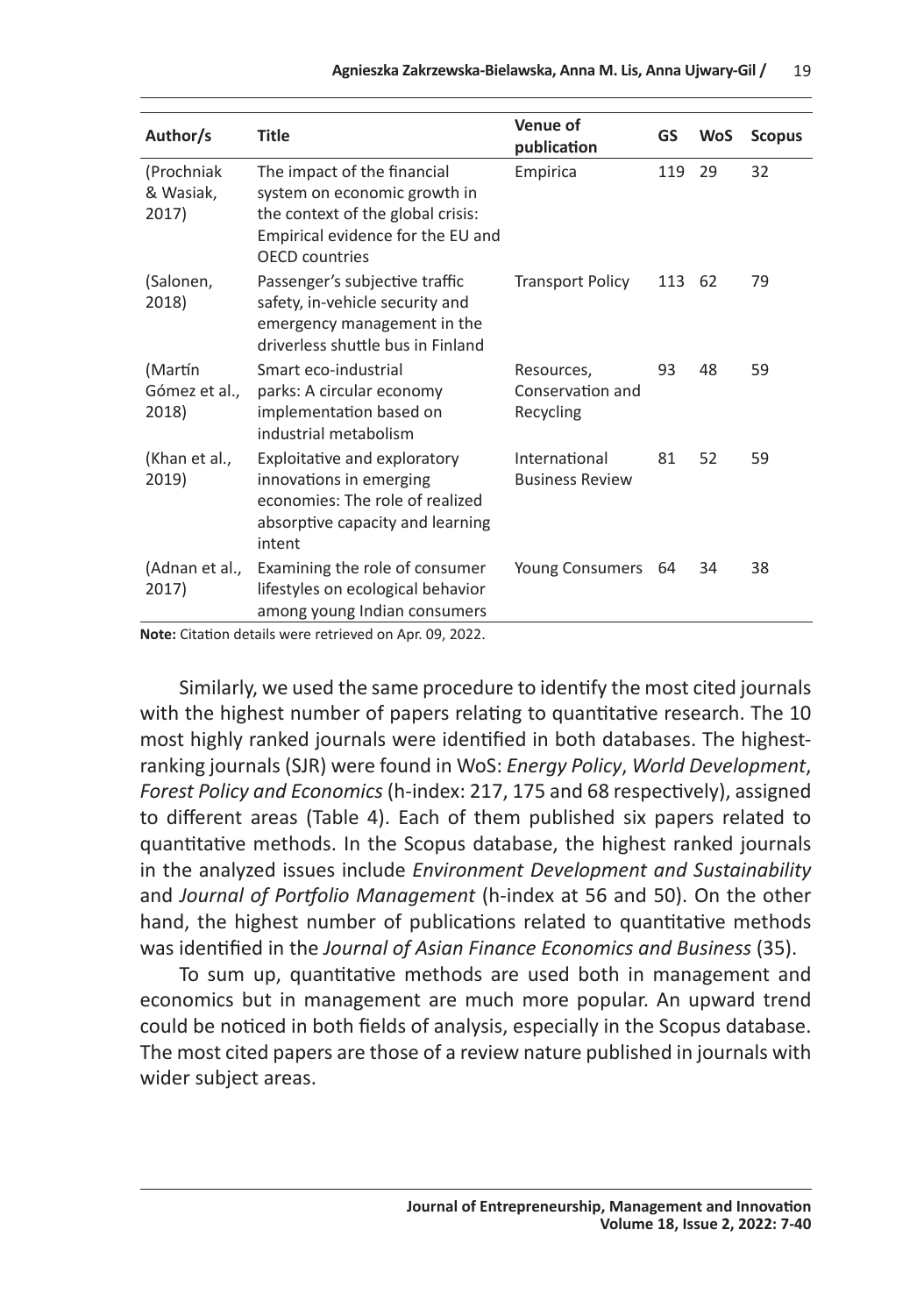|                                                               | h-index in  |            | No of articles |                                                                                                                                       |
|---------------------------------------------------------------|-------------|------------|----------------|---------------------------------------------------------------------------------------------------------------------------------------|
| Journal name                                                  | $S$ JR $*$  | <b>WoS</b> | <b>Scopus</b>  | Journal subject area                                                                                                                  |
| <b>Energy Policy</b>                                          | 217         | 6          |                | Energy<br><b>Environmental Science</b>                                                                                                |
| World Development                                             | 175         | 6          | 6              | Economics, Econometrics and Finance<br>Social Sciences                                                                                |
| <b>Forest Policy and Economics</b>                            | 68          | 6          | L.             | <b>Agricultural and Biological Sciences</b><br>Economics, Econometrics and Finance<br><b>Environmental Science</b><br>Social Sciences |
| <b>Environment Development</b><br>and Sustainability          | 56          |            | 8              | Economics, Econometrics and Finance<br><b>Environmental Science</b><br><b>Social Sciences</b>                                         |
| Journal of Portfolio<br>Management                            | 50          | ä,         | 19             | Business, Management and Accounting<br>Economics, Econometrics and Finance                                                            |
| Technological and Economic<br>Development of Economy          | 47          | 3          |                | Economics, Econometrics and Finance                                                                                                   |
| International Journal of<br><b>Emerging Markets</b>           | 30          | 4          |                | Business, Management and Accounting                                                                                                   |
| Economic Research-<br>Ekonomska Istrazivanja                  | 27          | 3          | ä,             | Economics, Econometrics and Finance                                                                                                   |
| International Journal of<br><b>Business and Society</b>       | 15          |            | $\overline{7}$ | Business, Management and Accounting<br>Economics, Econometrics and Finance                                                            |
| Journal of Asian Finance<br><b>Economics and Business</b>     | 14          |            | 35             | Business, Management and Accounting<br>Economics, Econometrics and<br>Finance                                                         |
| International Journal of<br>Entrepreneurship                  | 12          |            | 8              | Business, Management and Accounting<br>Economics, Econometrics and Finance                                                            |
| Academy of Entrepreneurship<br>Journal                        | 12          |            | 8              | Business, Management and Accounting<br>Economics, Econometrics and Finance                                                            |
| Economies                                                     | 11          | 3          | ÷,             | Economics, Econometrics and Finance<br>Social Sciences                                                                                |
| Journal of Social Sciences<br>Research                        | 10          |            | 8              | <b>Arts and Humanities</b><br>Economics, Econometrics and Finance<br><b>Social Sciences</b>                                           |
| <b>Risks</b>                                                  | 10          |            | $\overline{7}$ | Business, Management and Accounting<br>Economics, Econometrics and Finance                                                            |
| Estudios De Economia<br>Aplicada                              | 6           | 3          |                | Economics, Econometrics and Finance                                                                                                   |
| Studies in Business and<br>Economics                          | 3           | 4          | $\sim$         | Business, Management and Accounting<br>Economics, Econometrics and Finance<br>Psychology                                              |
| Eurasian Studies in Business<br>and Economics                 | unavailable | 3          |                | unavailable                                                                                                                           |
| Pertanika Journal of Social<br><b>Sciences and Humanities</b> | unavailable |            | 13             | unavailable                                                                                                                           |

#### **Table 4.** Measurements of journals (Economics)

**Note:** \* Data retrieved from SJR on Apr. 09 2022.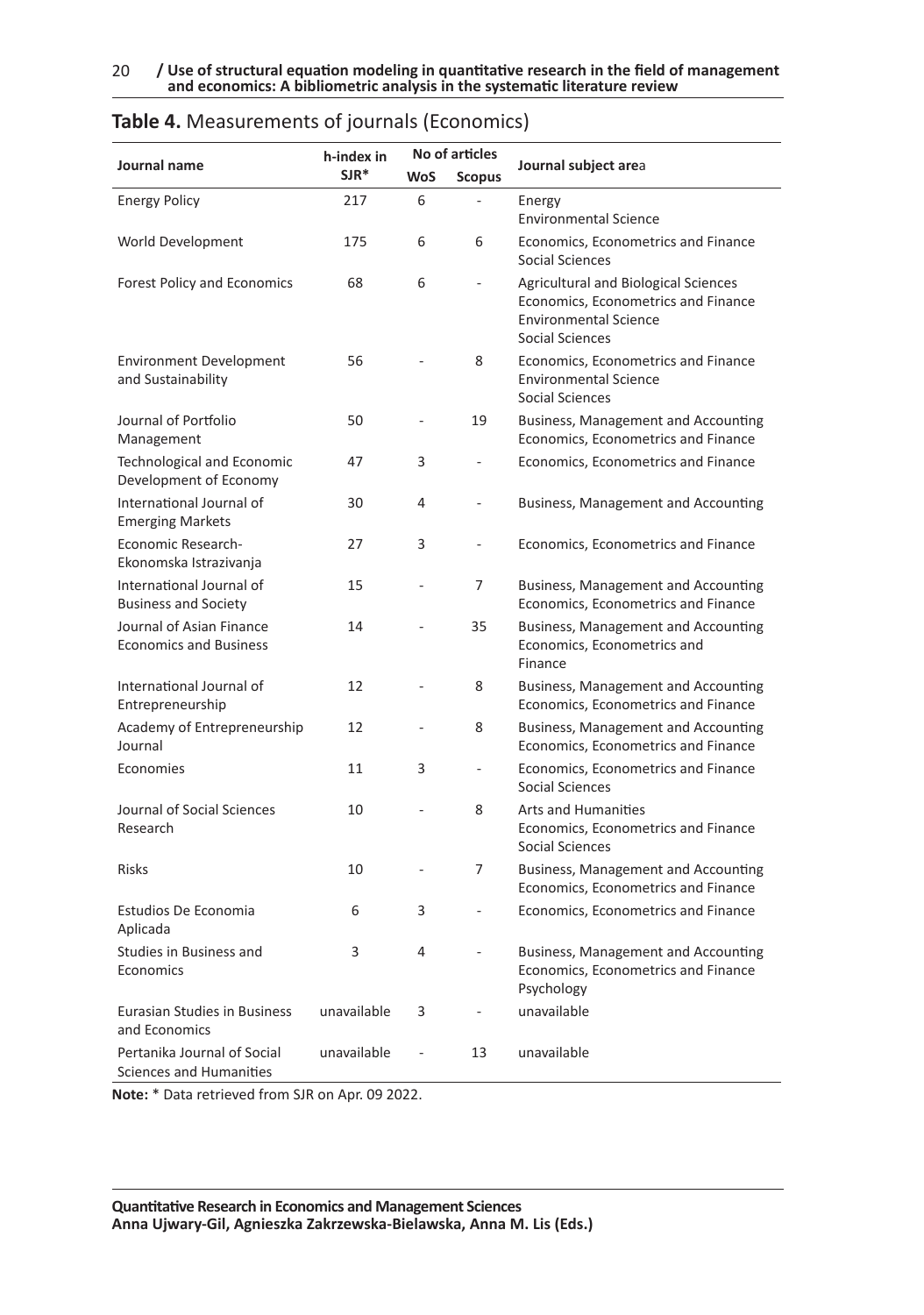# **Structural equation modeling in management and economics publications**

At the second stage – screening – in the collection of publications related to quantitative methods, only those in which structural equation modeling was used were selected. In the WoS database, we identified 117 such papers (including 106 in the area of management and only 11 in the area of economics). The Scopus database found more than twice as many publications on this topic – a total of 244 (including 189 representing management and 55 in economics). From this pool, we excluded seven more papers not published in English. It turned out that in both databases, the percentage of SEM-related publications represents only 15% of the total quantitative methods papers identified earlier. However, WoS and Scopus data show a clearly increasing trend in the use of structural equation modeling. Interestingly – in both databases it is quite similar: the number of papers published in 2017 and 2018 represent only 8% and 11% of all identified SEM-based papers, while in the following two years (2019 and 2020) the percentage of publications is 15% and 21%, respectively. The most number of papers using SEM were published in 2021 – approximately 30% of all papers found. Considering an even broader temporal context, it is worth noting that the first publications on SEM were published only after 1990 (this applies to management and economics). During the period 1991-2022, a total of 139 papers using SEM were found in the WoS database, while 361 papers were found in Scopus. The first paper indexed in Scopus database was published in 1998, in WoS database – only in 2005. In the period 2001-2010, about 3-4% of all found papers were created (according to WoS and Scopus), but in the period 2011- 2020 – already 64% (in both databases this is the same share). In the last two years (2021-2022) – the share of papers about SEM is as high as 33% (WoS & Scopus) in the collection of all found from this topic.

Table 5 shows the 10 journals from each database where the most articles using SEM were found. The two highest-ranked journals, i.e., *Journal of Management Development* and *Journal of Islamic Marketing* (h-index: 59 and 39 respectively), published only a few articles indexed in each of the two databases analyzed (three and four indexed in WoS and four and six in Scopus). In turn, the largest number of SEM-related papers was published in the *Journal of Asian Finance Economics and Business* (16 in both databases), which is assigned to business, management and accounting andeconomics, econometrics and finance. For Scopus, *the International Journal of Supply Chain Management* proved to be also very popular (with a total of 13 articles), as well as *Management Science Letters* and *Uncertain Supply Chain Management* (nine articles each).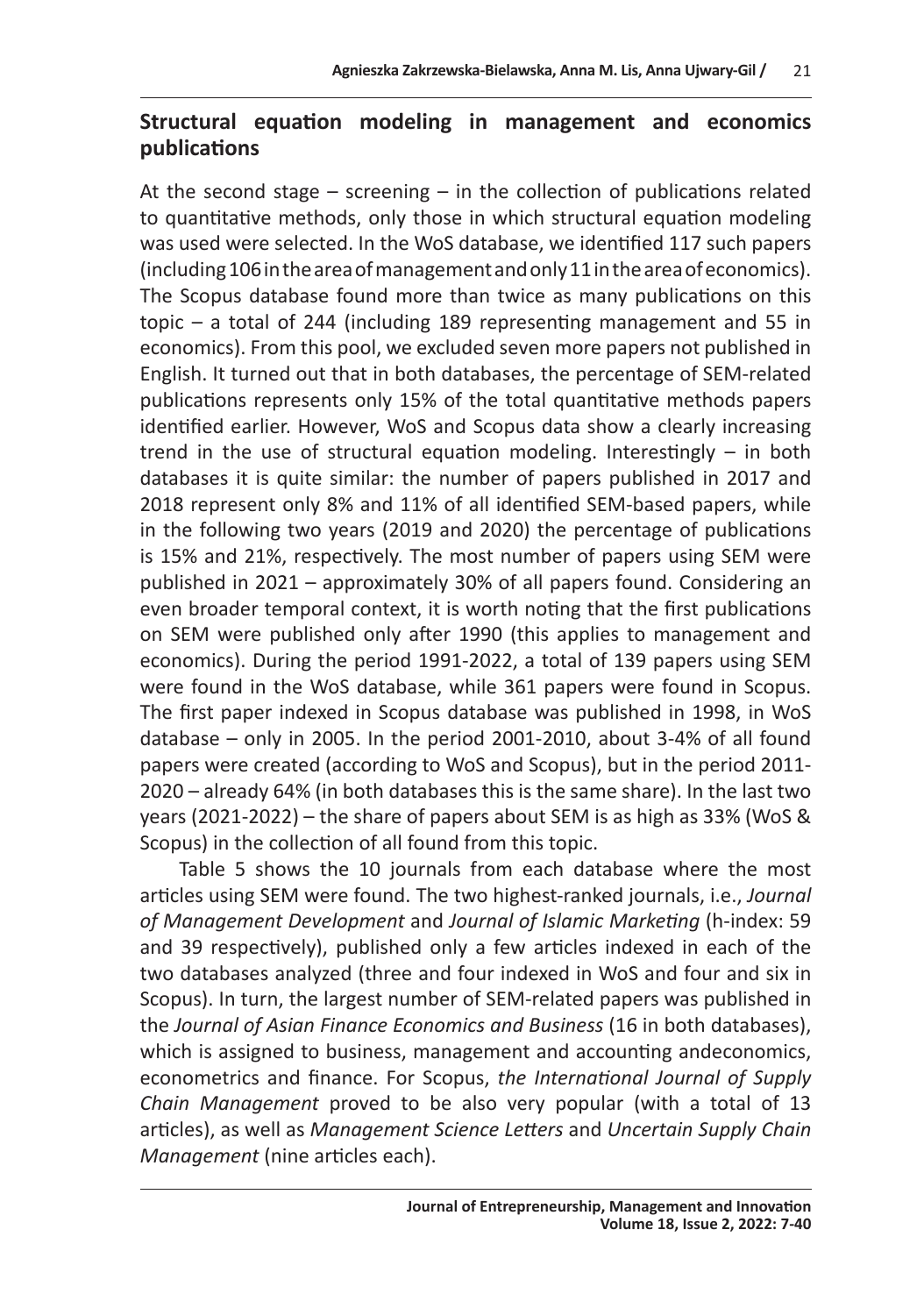|                                                                  | h-index | No of articles |               |                                                                                            |  |  |
|------------------------------------------------------------------|---------|----------------|---------------|--------------------------------------------------------------------------------------------|--|--|
| Journal name                                                     | in SJR* | <b>WoS</b>     | <b>Scopus</b> | Journal subject area                                                                       |  |  |
| Journal of Management<br>Development                             | 59      | 3              | 4             | Arts and Humanities<br>Business, Management and Accounting                                 |  |  |
| Journal of Islamic<br>Marketing                                  | 39      | 4              | 6             | Business, Management and Accounting                                                        |  |  |
| Polish Journal of<br><b>Management Studies</b>                   | 21      | $\mathbf{1}$   | 6             | Business, Management and Accounting                                                        |  |  |
| International Journal of<br>Recent Technology and<br>Engineering | 20      | 0              | 6             | Business, Management and Accounting<br>Engineering                                         |  |  |
| International Journal<br>of Supply Chain<br>Management           | 17      | 0              | 13            | Business, Management and Accounting<br><b>Computer Science</b><br><b>Decision Sciences</b> |  |  |
| <b>Management Science</b><br>Letters                             | 17      | $\Omega$       | 9             | Business, Management and Accounting                                                        |  |  |
| Cogent Business &<br>Management                                  | 16      | 3              | 5             | Business, Management and Accounting<br><b>Decision Sciences</b>                            |  |  |
| Uncertain Supply Chain<br>Management                             | 16      | 0              | 9             | Business, Management and Accounting<br><b>Decision Sciences</b>                            |  |  |
| International Journal of<br><b>Business and Society</b>          | 15      | 3              | 3             | Business, Management and Accounting<br>Economics, Econometrics and Finance                 |  |  |
| Journal of<br>Entrepreneurship in<br><b>Emerging Economies</b>   | 15      | 3              | 4             | Business, Management and Accounting<br>Economics, Econometrics and Finance                 |  |  |
| Journal of Asian Finance<br><b>Economics and Business</b>        | 14      | 16             | 16            | Business, Management and Accounting<br>Economics, Econometrics and Finance                 |  |  |

| Table 5. Measurements of journals (SEM, Management & Economics) |  |
|-----------------------------------------------------------------|--|
|-----------------------------------------------------------------|--|

**Note:** \* Data retrieved from SJR on Apr. 09 2022.

Analysis of publications attributed to management, using previous procedures, identified the 10 most cited papers (taking both WoS and Scopus databases together) (Table 6). The top three included those publications that were also on the list of most cited papers for quantitative methods: "The impact of green human resource management and green supply chain management practices on sustainable performance: An empirical study" (Zaid et al., 2018), "An exploratory study of Internet of Things (IoT) adoption intention in logistics and supply chain management: A mixed research approach" (Tu, 2018), and "Socio-cultural environments and emerging economy entrepreneurship: Women entrepreneurs in Indonesia" (Anggadwita et al., 2017). The citation rate of these papers oscillated between 170-281 (GS), 66-147 (WoS), and 96-173 (Scopus).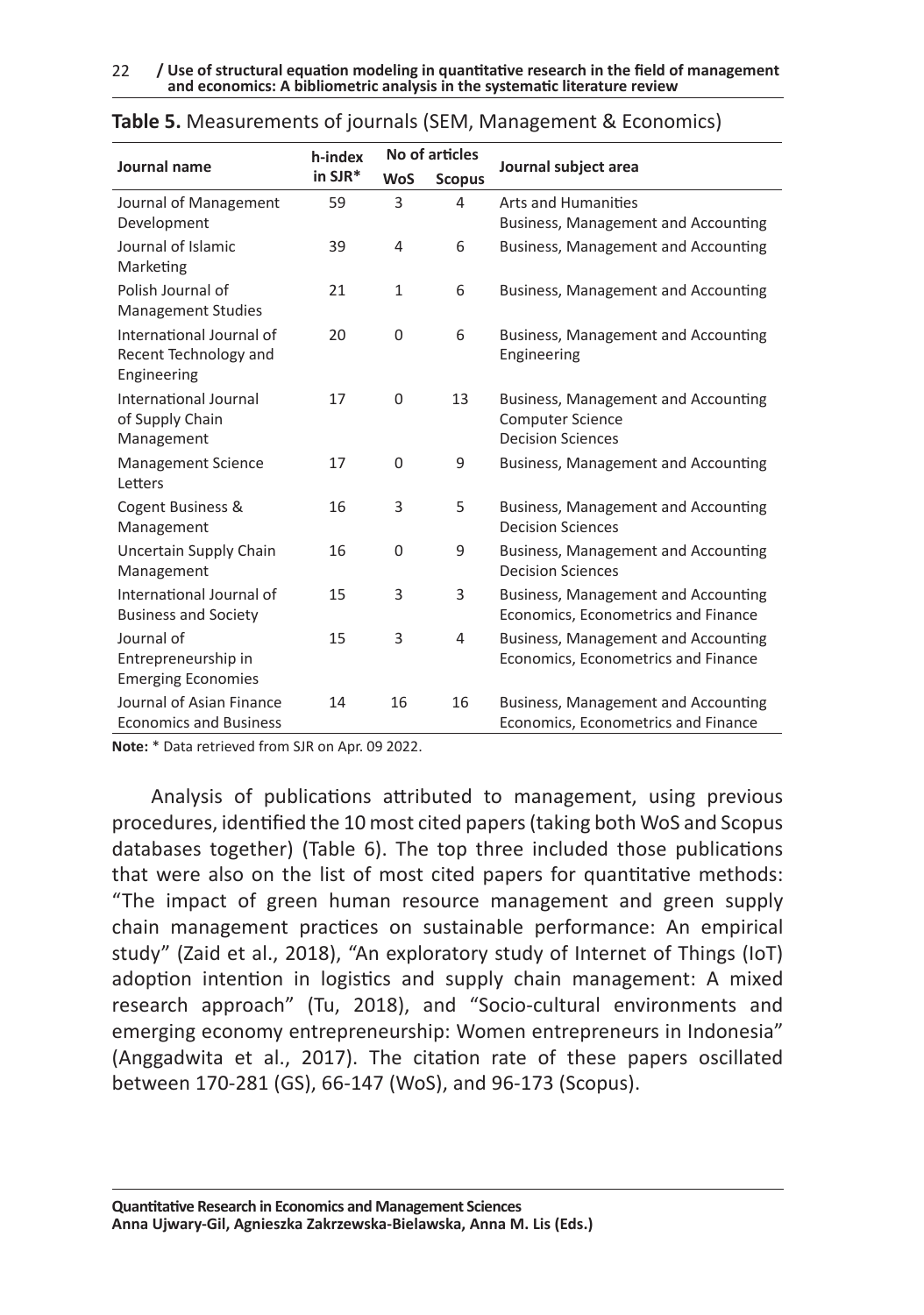| Author/s                              | <b>Title</b>                                                                                                                                                                 | Venue of publication                                                  | GS  | <b>WoS</b> | <b>Scopus</b> |
|---------------------------------------|------------------------------------------------------------------------------------------------------------------------------------------------------------------------------|-----------------------------------------------------------------------|-----|------------|---------------|
| (Zaid et al.,<br>2018)                | The impact of green human resource<br>management and green supply chain<br>management practices on sustainable<br>performance: An empirical study                            | Journal of Cleaner<br>Production                                      | 281 | 147        | 173           |
| (Tu, 2018)                            | An exploratory study of Internet<br>of Things (IoT) adoption intention<br>in logistics and supply chain<br>management: A mixed research<br>approach                          | International<br>Journal of Logistics<br>Management                   | 190 | 72         | 113           |
| (Anggadwita et<br>al., 2017)          | Socio-cultural environments and<br>emerging economy entrepreneurship:<br>Women entrepreneurs in Indonesia                                                                    | Journal of<br>Entrepreneurship in<br><b>Emerging Economies</b>        | 170 | 66         | 96            |
| (Mahmood et<br>al., 2019)             | The influence of transformational<br>leadership on employees' creative<br>process engagement: A multi-level<br>analysis                                                      | Management<br>Decision                                                | 123 | 49         | 62            |
| (Eisingerich et<br>al., 2019)         | Hook vs. hope: How to enhance<br>customer engagement through<br>gamification                                                                                                 | International Journal<br>of Research in<br>Marketing                  | 105 | 40         | 52            |
| (Khan et al.,<br>2019)                | Exploitative and exploratory<br>innovations in emerging economies:<br>The role of realized absorptive<br>capacity and learning intent                                        | International<br><b>Business Review</b>                               | 86  | 52         | 60            |
| (Uddin et al.,<br>2019)               | Why individual employee engagement<br>matters for team performance?<br>Mediating effects of employee<br>commitment and organizational<br>citizenship behaviour               | Team Performance<br>Management                                        | 72  | 29         | 41            |
| (Agyabeng-<br>Mensah et al.,<br>2020) | Examining the influence of internal<br>green supply chain practices, green<br>human resource management<br>and supply chain environmental<br>cooperation on firm performance | Supply Chain<br>Management - An<br>International Journal              | 70  | 34         | 45            |
| (Shafiee & Es-<br>Haghi, 2017)        | Mall image, shopping well-being and<br>mall loyalty                                                                                                                          | International<br>Journal of Retail<br>& Distribution<br>Management    | 50  | 21         | 26            |
| (Han et al.,<br>2019)                 | Impact of core-product and service-<br>encounter quality, attitude, image,<br>trust and love on repurchase: Full-<br>service vs low-cost carriers in South<br>Korea          | International Journal<br>of Contemporary<br>Hospitality<br>Management | 49  | 18         | 25            |

#### **Table 6.** Measurements of publications citations (SEM, Management)

**Note:** Citation details were retrieved on Apr. 09, 2022.

We further analyzed the extracted publications in the context of the described industry and geographical distribution (Table 7). In terms of industry, the number of publications devoted to single-industry is similar to those describing multi-industry. However, it is worth emphasizing that almost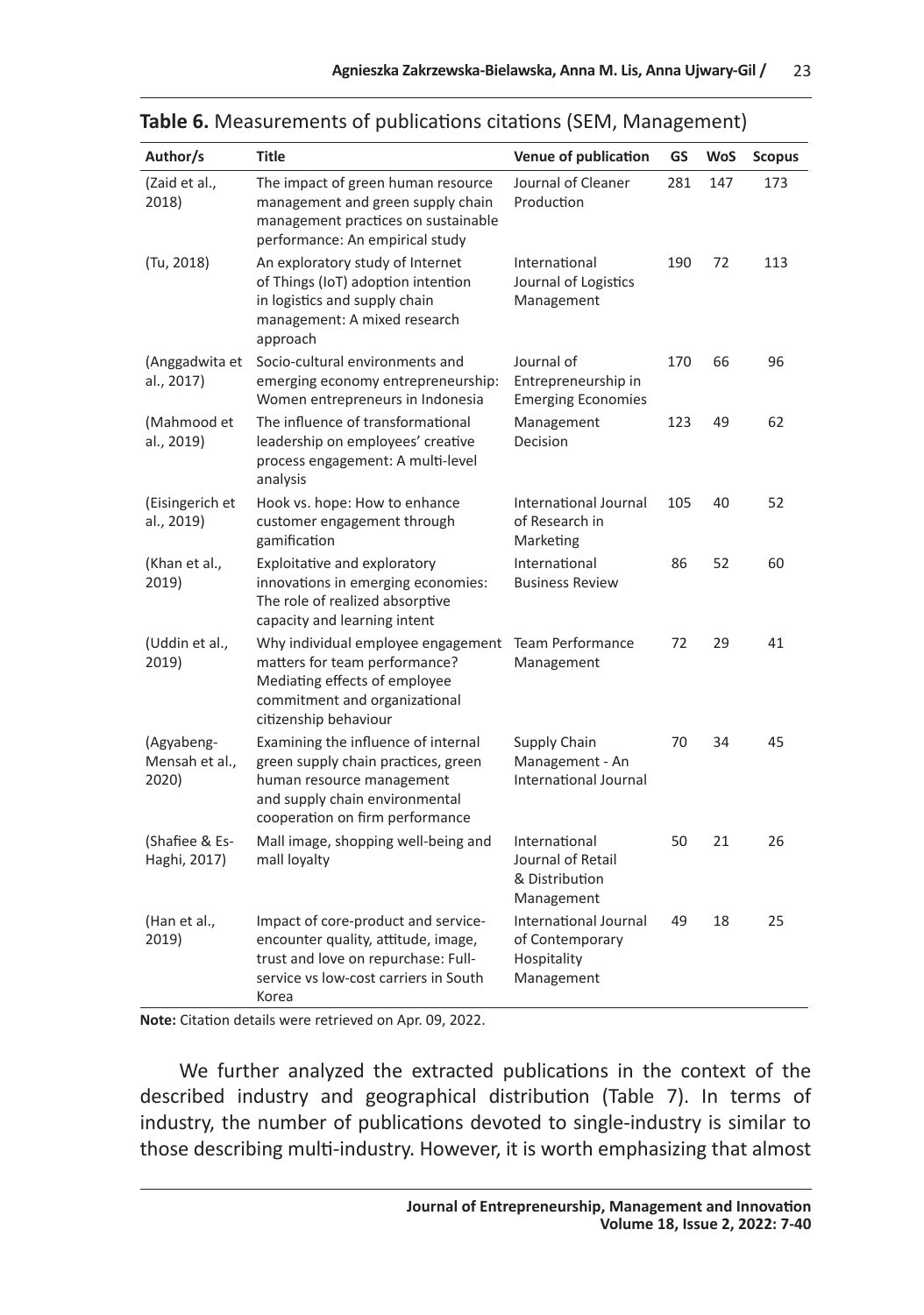#### $24$ **/ Use of structural equation modeling in quantitative research in the field of management and economics: A bibliometric analysis in the systematic literature review**

all papers focus on Asian countries (Bangladesh, Indonesia, Pakistan, and Iran, among others). One publication is about an African country (i.e., Ghana). Moreover, the focus on Asian countries is also clearly visible in more articles. Considering the 20 most cited articles, the majority of them (14 in total) just describe Asian countries (mainly Bangladesh - three articles, Indonesia - three articles, Pakistan - two articles and Vietnam - two articles), and four articles are about African countries (Ghana - two articles, Tunisia and Egypt - one article each). Only one article is about a European country (Spain).

| <b>Bibliography</b><br><b>Context</b> |                 |                                                                             | <b>Geographical distribution</b> |                   |
|---------------------------------------|-----------------|-----------------------------------------------------------------------------|----------------------------------|-------------------|
| (Agyabeng-Mensah et al.,<br>2020)     | Multi-industry  | Food, beverage<br>and alcohol,<br>textiles,<br>agrochemical<br>and plastics | Single-country Ghana             |                   |
| (Anggadwita et al., 2017)             | Multi-industry  | General                                                                     | Single-country                   | Indonesia         |
| (Han et al., 2019)                    | Single-industry | Airlines                                                                    | Single-country                   | South<br>Korea    |
| (Mahmood et al., 2019)                | Multi-industry  | General                                                                     | Single-country                   | <b>Bangladesh</b> |
| (Shafiee & Es-Haghi, 2017)            | Single-industry | Mall                                                                        | Single-country                   | Iran              |
| (Tu, 2018)                            | Multi-industry  | General                                                                     | Single-country                   | Taiwan            |
| (Uddin et al., 2019)                  | Multi-industry  | General                                                                     | Single-country                   | <b>Bangladesh</b> |
| (Eisingerich et al., 2019)            | Single-industry | Digital service                                                             | Multi-country                    | General           |
| (Khan et al., 2019)                   | Single-industry | Automotive                                                                  | Single-country                   | Pakistan          |
| (Zaid et al., 2018)                   | Multi-industry  | Food,<br>chemical, and<br>pharmaceutical                                    | Single-country Palestine         |                   |

**Table 7.** Industry and geographical context of each review publication (SEM, Management)

Almost all papers represent a pure quantitative research approach (Table 8). They are primarily descriptive or causal in nature, based on primary data collected through a survey questionnaire. Only two publications are exploratory, presenting mixed models, using additional data collection and analysis methods typical of qualitative research.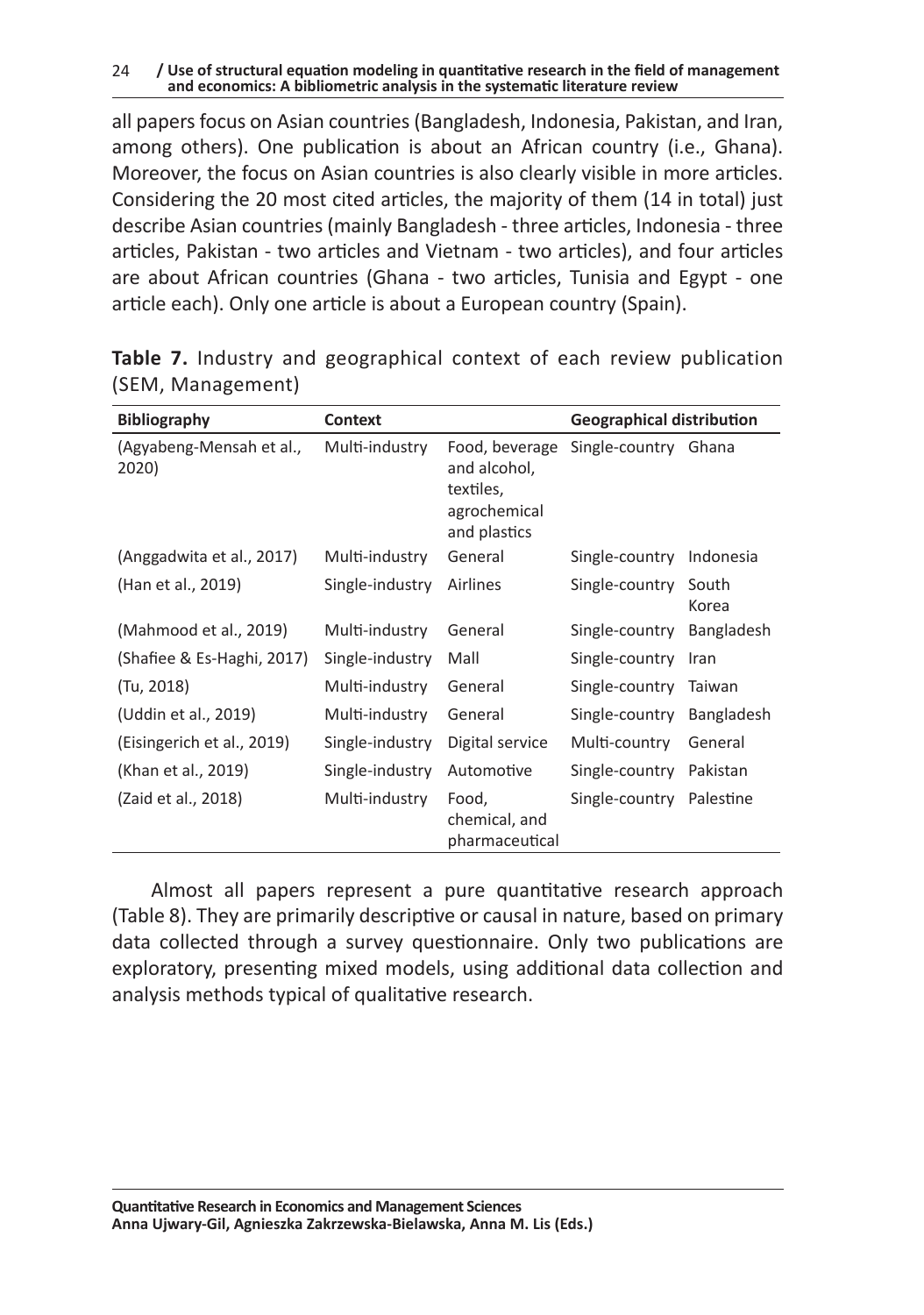| Author/s                          | Research<br>Approach | Data Source | Data collection<br>method    | Methodology                               |
|-----------------------------------|----------------------|-------------|------------------------------|-------------------------------------------|
| (Agyabeng-Mensah et<br>al., 2020) | Quantitative         | Primary     | Questionnaire                | <b>SEM</b>                                |
| (Anggadwita et al.,<br>2017)      | Quantitative         | Mixed       | Documents,<br>questionnaire  | SEM                                       |
| Han et al., 2019)                 | Quantitative         | Primary     | Questionnaire                | SEM                                       |
| (Mahmood et al.,<br>2019)         | Quantitative         | Primary     | Questionnaire                | SEM                                       |
| (Shafiee & Es-Haghi,<br>2017)     | Quantitative         | Primary     | Questionnaire                | SEM                                       |
| (Tu, 2018)                        | Mixed                | Primary     | Interviews,<br>questionnaire | Grounded<br>Theory, SEM                   |
| (Uddin et al., 2019)              | Quantitative         | Primary     | Questionnaire                | SEM                                       |
| (Eisingerich et al.,<br>2019)     | Mixed                | Primary     | Interviews,<br>questionnaire | Inductive<br>qualitative data<br>analysis |
| (Khan et al., 2019)               | Quantitative         | Primary     | Questionnaire                | <b>SEM</b>                                |
| (Zaid et al., 2018)               | Quantitative         | Primary     | Questionnaire                | SEM                                       |

**Table 8.** Overview of the research designs, approaches and methods (SEM, Management)

**Note:** \* Design is not explicitly stated or clearly described in the text.

Papers in the area of economics are published in various journals. The most cited papers turned out to be: "Socio-cultural environments and emerging economy" (Anggadwita et al., 2017) – which is also among the top three most cited articles in the area of management. The second and third most cited articles are: "Exploitative and exploratory innovations in emerging economies: The role of realized absorptive capacity and learning intent" (Khan et al., 2019) (citation count: 86 in GS, 52 in WoS, 60 in Scopus), and "Examining the role of consumer lifestyles on ecological behavior among young Indian consumers" (Adnan et al., 2017) (citation count: 68 in GS, 34 in WoS, 64 in Scopus) (Table 9). However, the citations here are much lower than in management fields.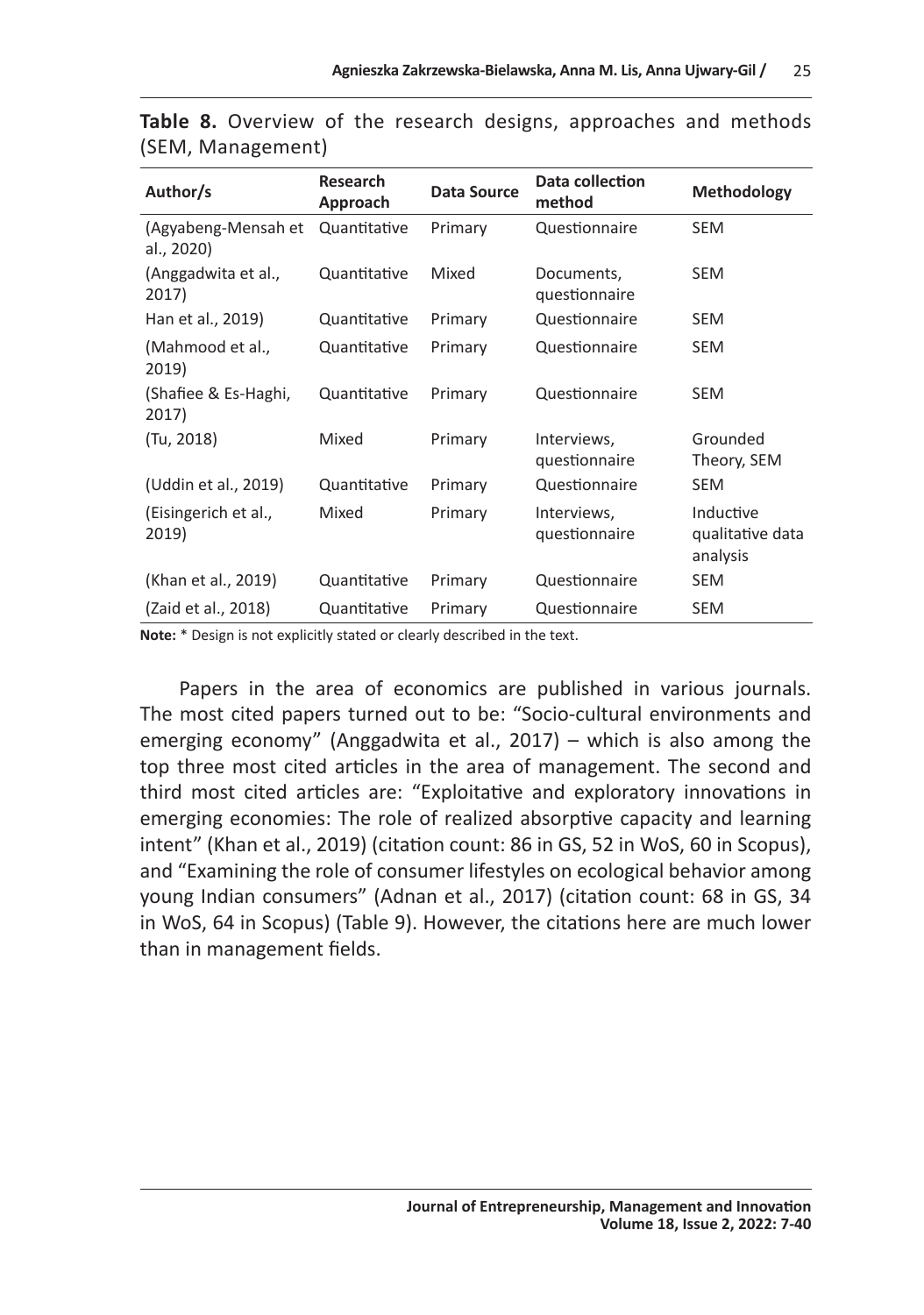26 **/ Use of structural equation modeling in quantitative research in the field of management and economics: A bibliometric analysis in the systematic literature review** 

| Author/s                                            | <b>Title</b>                                                                                                                                                    | Venue of publication                                                                    | GS  | <b>WoS</b> | Scopus |
|-----------------------------------------------------|-----------------------------------------------------------------------------------------------------------------------------------------------------------------|-----------------------------------------------------------------------------------------|-----|------------|--------|
| (Anggadwita et<br>al., 2017)                        | Socio-cultural environments<br>and emerging economy<br>entrepreneurship Women<br>entrepreneurs in Indonesia                                                     | Journal of<br>Entrepreneurship in<br><b>Emerging Economies</b>                          | 170 | 66         | 95     |
| (Khan et al.,<br>2019)                              | Exploitative and exploratory<br>innovations in emerging<br>economies: The role of<br>realized absorptive capacity<br>and learning intent                        | <b>International Business</b><br>Review                                                 | 86  | 52         | 60     |
| (Adnan et al.,<br>2017)                             | Examining the role of<br>consumer lifestyles on<br>ecological behavior among<br>young Indian consumers                                                          | <b>Young Consumers</b>                                                                  | 68  | 34         | 64     |
| (Jiménez-<br>Barreto &<br>Campo-<br>Martínez, 2018) | Destination website quality,<br>users' attitudes and the<br>willingness to participate<br>in online co-creation<br>experiences                                  | European Journal of<br>Management and<br><b>Business Economics</b>                      | 50  | 19         | 18     |
| (Rani et al.,<br>2018)                              | Interplay between trust and<br>distrust in the workplace:<br>examining the effect of<br>psychological contract<br>breach on organizational<br>disidentification | Journal of Asia Business<br><b>Studies</b>                                              | 26  | 16         | 15     |
| (Mardi et al.,<br>2018)                             | <b>Sustaining Organizational</b><br>Performance Through<br>Organizational<br>Ambidexterity by Adapting<br>Social Technology                                     | Journal of the Knowledge<br>Economy                                                     | 24  | 10         | 12     |
| (Wijaya &<br>Suasih, 2020)                          | The effect of knowledge<br>management on<br>competitive advantage<br>and business performance:<br>A study of silver craft SMEs                                  | <b>Entrepreneurial Business</b><br>and Economics Review                                 | 15  | 3          | 6      |
| (Hoa et al.,<br>2020)                               | Knowledge sharing<br>influence on innovation:<br>A case of textile and<br>Garment enterprises in<br>Vietnam                                                     | Journal of Asian Finance<br><b>Economics and Business</b>                               | 14  | 12         | 11     |
| (Srikalimah et<br>al., 2020)                        | Do creativity and<br>intellectual capital matter<br>for SMEs sustainability?<br>The role of competitive<br>advantage                                            | Journal of Asian Finance,<br><b>Economics and Business</b>                              | 14  | 8          | 9      |
| (Balcerzak &<br>Pietrzak, 2017)                     | Sustainable development in<br>the European Union in the<br>years 2004-2013<br>Note: Citation details were retrieved on Apr. 09, 2022: * Google Scholar.         | Regional Studies on<br>Economic Growth,<br><b>Financial Economics and</b><br>Management | 8   | 8          | 4      |

| Table 9. Measurements of publications citations (SEM, Economics) |
|------------------------------------------------------------------|
|                                                                  |

**Quantitative Research in Economics and Management Sciences Anna Ujwary-Gil, Agnieszka Zakrzewska-Bielawska, Anna M. Lis (Eds.)**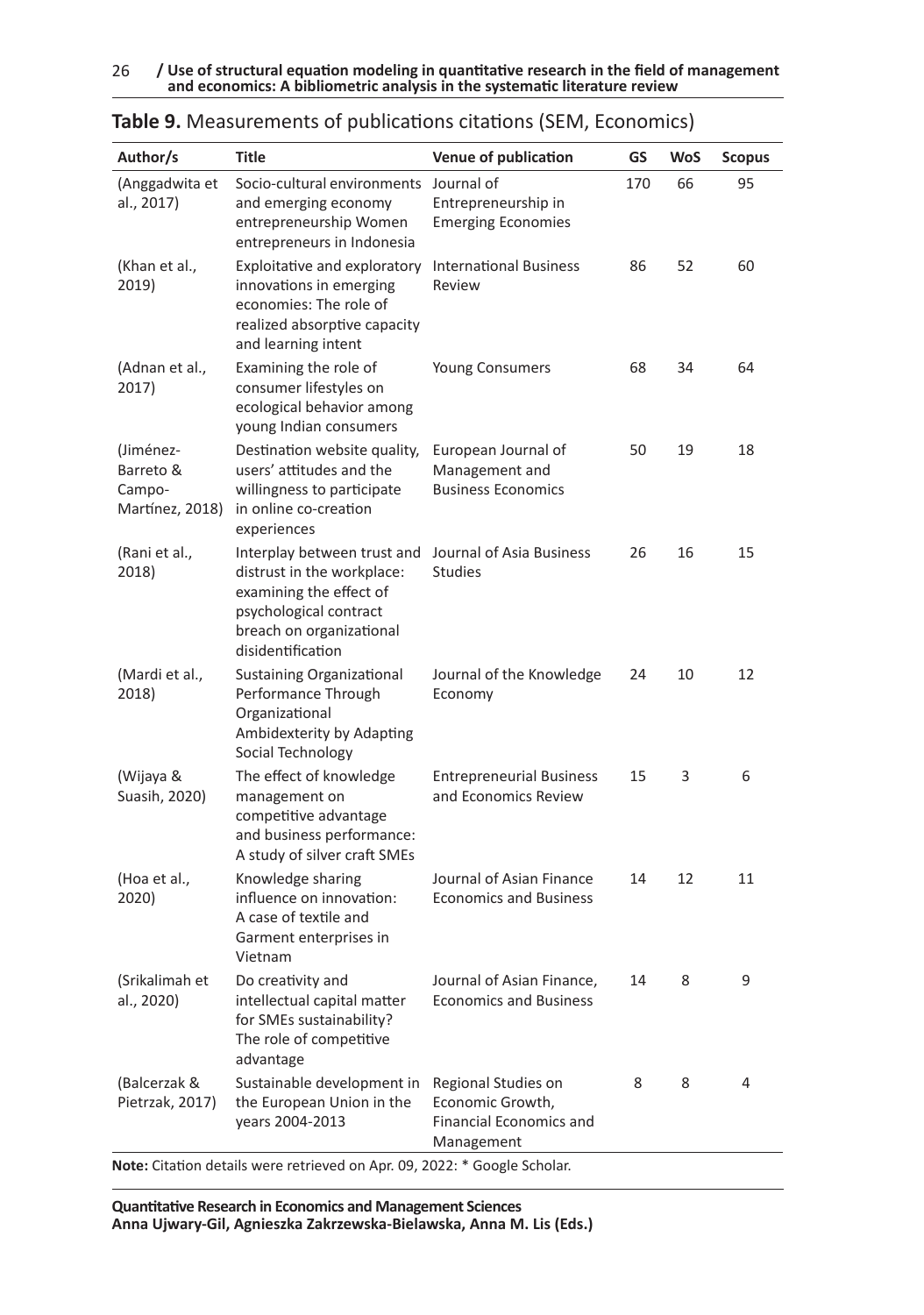Publications relating to SEM in the field of economics were equally related to single and multi-industry. They are based on single-country, dominated – as in the case of management – by Asian countries (Table 10). Similarly, in this case, almost all of them are based on a quantitative research approach (only two also use other methods, such as Grounded Theory) as presented in Table 11.

|  |                  | Table 10. Industry and geographical context of each review publication |  |  |  |
|--|------------------|------------------------------------------------------------------------|--|--|--|
|  | (SEM, Economics) |                                                                        |  |  |  |

| <b>Bibliography</b>                         | <b>Context</b>  |              | <b>Geographical distribution</b> |                                 |
|---------------------------------------------|-----------------|--------------|----------------------------------|---------------------------------|
| (Adnan et al., 2017)                        | Multi-industry  | General      | Single-country India             |                                 |
| (Anggadwita et al., 2017)                   | Multi-industry  | General      | Single-country Indonesia         |                                 |
| (Hoa et al., 2020)                          | Single-industry | Textile      | Single-country Vietnam           |                                 |
| (Mardi et al., 2018)                        | Multi-industry  | General      | Single-country Indonesia         |                                 |
| (Rani et al., 2018)                         | Single-industry | Health-care  | Single-country Pakistan          |                                 |
| (Wijaya & Suasih, 2020)                     | Single-industry | Silver craft | Single-country Indonesia         |                                 |
| (Jiménez-Barreto &<br>Campo-Martínez, 2018) | Multi-industry  | General      | Single-country Spain             |                                 |
| (Khan et al., 2019)                         | Single-industry | Automotive   | Single-country                   | Pakistan                        |
| (Srikalimah et al., 2020)                   | Multi-industry  | General      | Single-country                   | Indonesia                       |
| (Balcerzak & Pietrzak, 2017)                | Multi-industry  | General      | Multi-country                    | the European<br>Union countries |

**Table 11.** Overview of the research designs, approaches and methods (SEM, Economics)

| Author/s                                                                  | <b>Research</b><br>Approach | Data<br><b>Source</b> | Data collection<br>method   | Methodology              |  |  |
|---------------------------------------------------------------------------|-----------------------------|-----------------------|-----------------------------|--------------------------|--|--|
| (Adnan et al., 2017)                                                      | Quantitative                | Primary               | Questionnaire               | <b>SEM</b>               |  |  |
| (Anggadwita et al., 2017)                                                 | Quantitative                | Mixed                 | Documents,<br>questionnaire | SEM                      |  |  |
| (Hoa et al., 2020)                                                        | Quantitative                | Primary               | Questionnaire               | SEM                      |  |  |
| (Mardi et al., 2018)                                                      | Mixed                       | Primary               | Questionnaire               | Grounded<br>Theory, SEM  |  |  |
| (Rani et al., 2018)                                                       | Quantitative                | Primary               | Questionnaire               | SEM                      |  |  |
| (Wijaya & Suasih, 2020)                                                   | Quantitative                | Primary               | Questionnaire               | <b>SEM</b>               |  |  |
| (Jiménez-Barreto & Campo-<br>Martínez, 2018)                              | Mixed                       | Primary               | Questionnaire               | Content<br>analysis, SEM |  |  |
| (Khan et al., 2019)                                                       | Quantitative                | Primary               | Questionnaire               | SEM                      |  |  |
| (Srikalimah et al., 2020)                                                 | Quantitative                | Primary               | Questionnaire               | <b>SEM</b>               |  |  |
| (Balcerzak & Pietrzak, 2017)                                              | Quantitative                | Secondary             | Documents                   | SEM                      |  |  |
| Note: * Design is not explicitly stated or clearly described in the text. |                             |                       |                             |                          |  |  |

**Journal of Entrepreneurship, Management and Innovation Volume 18, Issue 2, 2022: 7-40**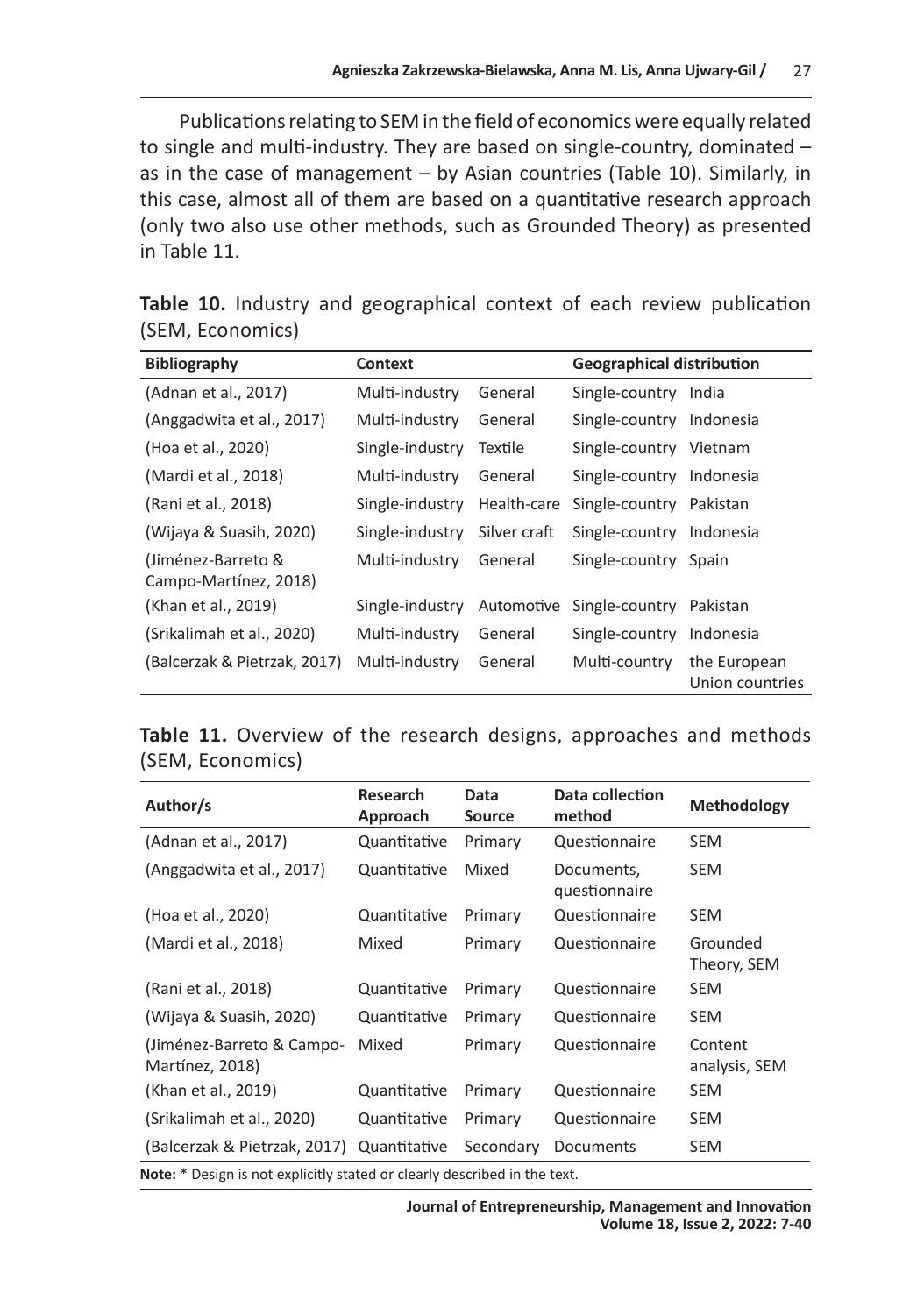#### 28 **/ Use of structural equation modeling in quantitative research in the field of management and economics: A bibliometric analysis in the systematic literature review**

Taking into account keywords in particular papers, we observed quite big diversification. Therefore, based on our results, it was impossible to identify consistent thematic clusters. This applies to both management and economics publications. The most frequent keywords turned out to be: leadership, behavior, information, product, order, sustainability, implementation, loyalty, perception, and involvement. For the 10 papers selected from management and economics, the most frequently addressed issues appeared to be: sustainability and green economy, supply chain management, innovation and knowledge management (including absorptive capacity), leadership, and organizational behavior (Table 12).

| Author/s                                     | Management | <b>Economics</b> | <b>Keywords</b>                                                                                                                                                                                                                               |
|----------------------------------------------|------------|------------------|-----------------------------------------------------------------------------------------------------------------------------------------------------------------------------------------------------------------------------------------------|
| (Adnan et al., 2017)                         |            | x                | Adolescence; Children and brands;<br>Quantitative methods                                                                                                                                                                                     |
| (Agyabeng-Mensah et al., 2020)               | X          |                  | Collaboration; Sustainability;<br>Environmental management; Surveys;<br>Structural equation modelling                                                                                                                                         |
| (Anggadwita et al., 2017)                    | x          | x                | Indonesia; Emerging economies;<br>Women entrepreneurship                                                                                                                                                                                      |
| (Balcerzak & Pietrzak, 2017)                 |            | x                | European Union; Structural Equation<br>Model (SEM); Sustainable development                                                                                                                                                                   |
| (Eisingerich et al., 2019)                   | x          |                  | Gamification; Digital service;<br>Engagement; Hope; Compulsion; Digital<br>sales                                                                                                                                                              |
| (Han et al., 2019)                           | x          |                  | <b>Brand trust</b>                                                                                                                                                                                                                            |
| (Hoa et al., 2020)                           |            | x                | Trust; Management Support; Reward;<br>Teamwork; Knowledge Sharing;<br>Innovation                                                                                                                                                              |
| (Jiménez-Barreto & Campo-<br>Martínez, 2018) |            | x                | Co-creation; Attitude toward the<br>website; Online co-creation experience;<br>Tourism destination website; Website<br>quality                                                                                                                |
| (Khan et al., 2019)                          | x          | x                | Potential absorptive capacity;<br>Realized absorptive capacity; Learning<br>intent; Exploratory innovation;<br>Exploitative innovation; Knowledge<br>transfer; Automotive parts industry;<br>Organizational learning; Quantitative<br>methods |
| (Mahmood et al., 2019)                       | x          |                  | Task complexity; Transformational<br>leadership; Intrinsic motivation;<br>Creative process engagement; Support<br>for innovation                                                                                                              |
| (Mardi et al., 2018)                         |            | X                | Organizational ambidexterity;<br>Organizational performance; Social<br>technology; Absorptive capacity                                                                                                                                        |

**Table 12.** Author keywords (SEM, Management & Economics)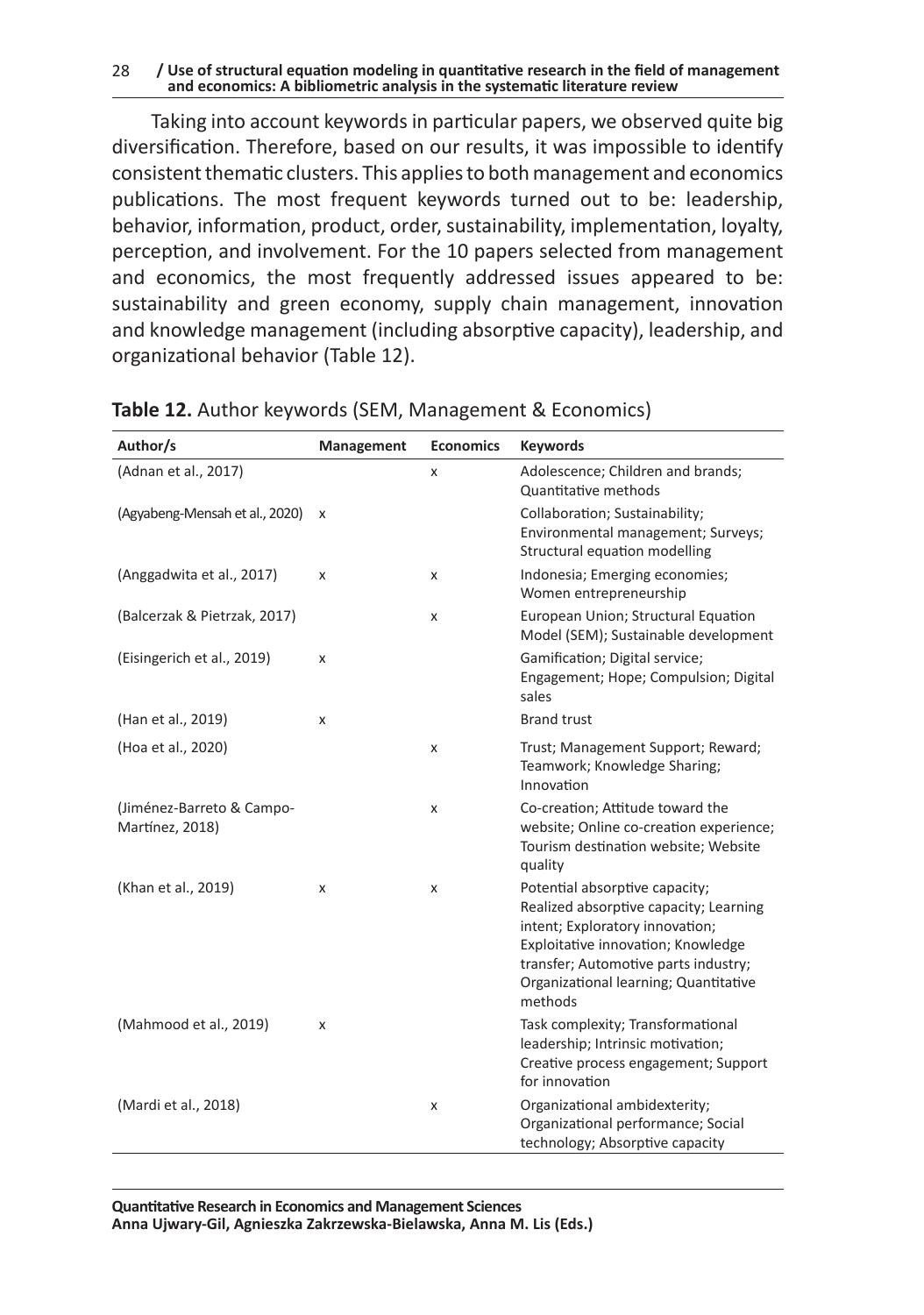| Author/s                   | Management | <b>Economics</b> | <b>Keywords</b>                                                                                                                                                         |
|----------------------------|------------|------------------|-------------------------------------------------------------------------------------------------------------------------------------------------------------------------|
| (Rani et al., 2018)        |            | x                | Social identity theory; Organizational<br>behaviour; Research design                                                                                                    |
| (Shafiee & Es-Haghi, 2017) | X          |                  | Hedonic value; Utilitarian value; Mall<br>image; Mall loyalty; Shopping well-<br>being                                                                                  |
| (Srikalimah et al., 2020)  |            | X                | Creativity; Intellectual capital;<br>Competitive advantage; SMEs;<br>Sustainability                                                                                     |
| (Tu, 2018)                 | X          |                  | Internet of Things; RFID; Mixed method;<br>Asia; Logistics and supply chain<br>management; IoT adoption intention;<br>Mixed research approach                           |
| (Uddin et al., 2019)       | X          |                  | Organizational commitment; Positive<br>psychology; Employee engagement;<br>Team performance; Citizenship<br>behaviour                                                   |
| (Wijaya & Suasih, 2020)    |            | X                | Business performance; Competitive<br>advantage; Knowledge management;<br>SEM analysis; SMEs                                                                             |
| (Zaid et al., 2018)        | X          |                  | Green human resource management;<br>Green supply chain management;<br>Sustainable performance;<br>Sustainable operations management;<br>Manufacturing sector; Palestine |

## **DISCUSSION AND CONCLUSION**

Quantitative methods are widely used by economists and management specialists who study economic and managerial problems. Their undoubted advantages, such as the possibility of testing and checking as well as repeatability which makes them more reliable, less openness to error and subjectivity thanks to straightforward, objective statistical analysis, and also prestige and technical advancements in the analytical tools used (Stockemer, 2019; Oakshott, 2020), make them popular and eagerly performed by researchers. It is confirmed by our results. Providing a comprehensive review of scholarly research in management and economics focused on quantitative methods, especially on SEM, we identified the scope and some trends of research interest in those fields, thus achieving our goal and answering the research question.

First, we proved a growing trend in a number of publications employing quantitative methods in the last five years. It is particularly marked in the number of publications indexed in the Scopus database and those related to management research. This is probably due to the fact that the field of business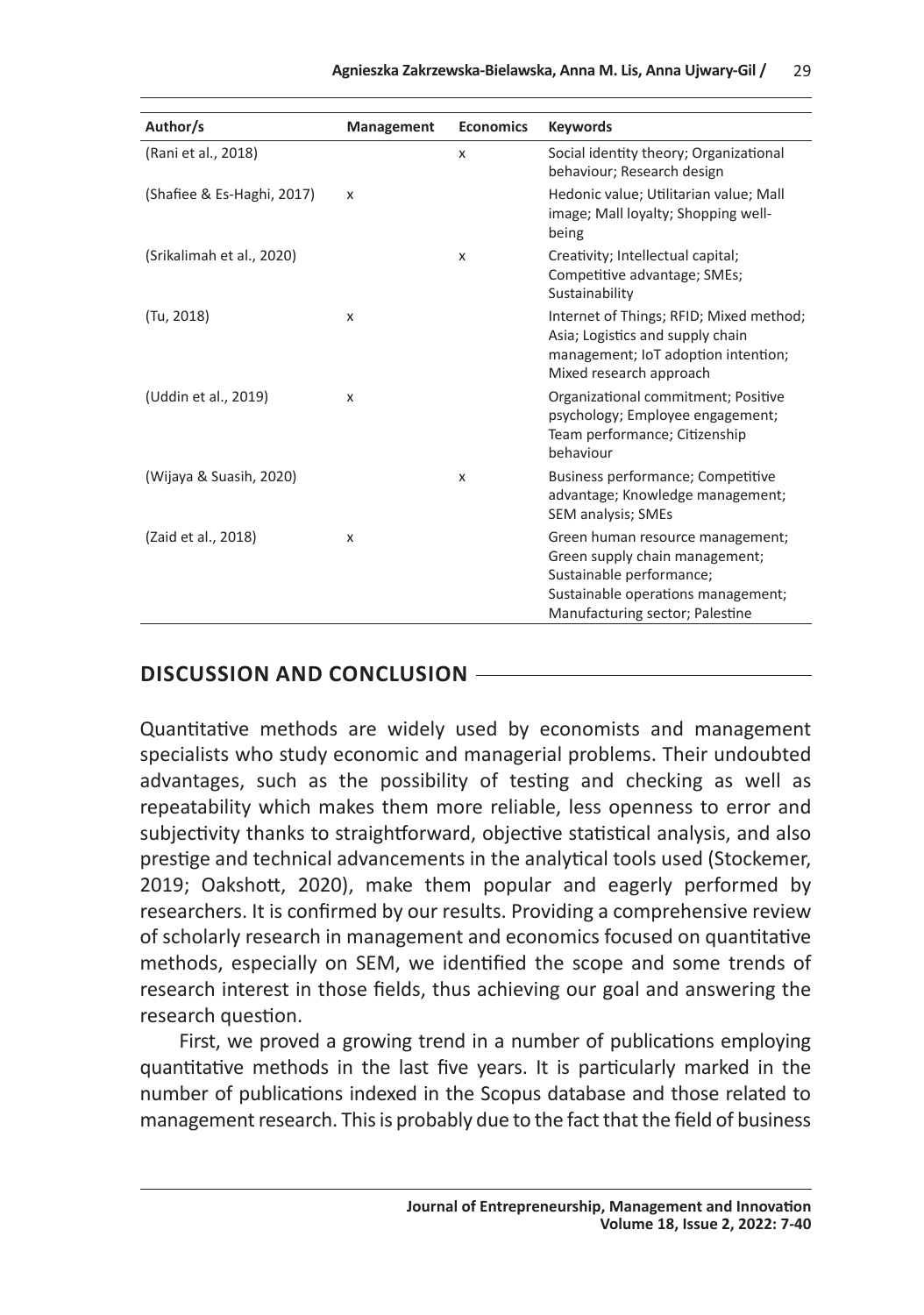and management has more journals assigned in databases than the economics field, and also more researchers represent the discipline of management.

Second, in quantitative research, a change in applying statistical methods has been observed since the 1990s. There is a move away from simple description and statistical exploration and has moved on to explaining causality and modeling, allowing for causal inference. This approach stimulates the use of structural equation modeling to test hypothetical cause-effect relationships between variables (Hair et al., 2010; Martínez‐López, Gázquez‐Abad, & Sousa, 2013). Thus, SEM models began to be widely used in management and economics research to identify and estimate the paths of dependencies in often complex phenomena. Hershberger (2003) reports that SEM is the most commonly used multivariate technique and Tarka (2018) states that the increase in the number of publications regarding SEM is currently one of the most discernible analytical strategies in social sciences literature. These trends confirmed our research. The increase in the number of SEM articles is visible both in WoS and Scopus databases as well as in management and economics fields. Green (2016) noticed similar trends indicating that SEM has gained increasing popularity over time with a record amount of publications in recent years, while Staniec (2018) reviewed the publications in the Elsevier database with limitations to the business management and accounting field, indicating 3492 SEM papers at the end of January 2018, of which 517 articles were published before 1998.

Third, our keywords analysis showed that scholars used SEM models for various research problems among which the most frequent keywords included issues of sustainability (Balcerzak & Pietrzak, 2017; Agyabeng-Mensah et al., 2020; Srikalimah et al., 2020; Zaid et al., 2018); supply chain management (Tu, 2018; Zaid et al., 2018), innovation and knowledge management (Hoa et al., 2020; Khan et al., 2019; Mahmood et al., 2019; Mardi et al., 2018; Srikalimah et al., 2020); leadership (Bharadwaj & Deka, 2021; Fauzi et al., 2021; Haque et al., 2020; Mahmood et al., 2019), and organizational behavior (Khalid et al., 2021; Loan et al., 2021; Rani et al., 2018; Uddin et al., 2019). This trend of variety was also observed by other researchers (e.g., Hirschmann & Swoboda, 2017; Staniec, 2018; Zhang, Dawson, & Kline, 2021). The heterogeneity of issues and also keywords according to which we made our analysis made it impossible to distinguish consistent thematic clusters for which SEM models are useful. For the same reason, the most cited papers and journals represent different problems and areas of research.

Fourth, we identified geographic and industry trends of research interest in using SEM in the business field. Most publications consider Asian countries and then African ones. Taking into account industry, both management and economics published papers on single- and multi-industry equally. It means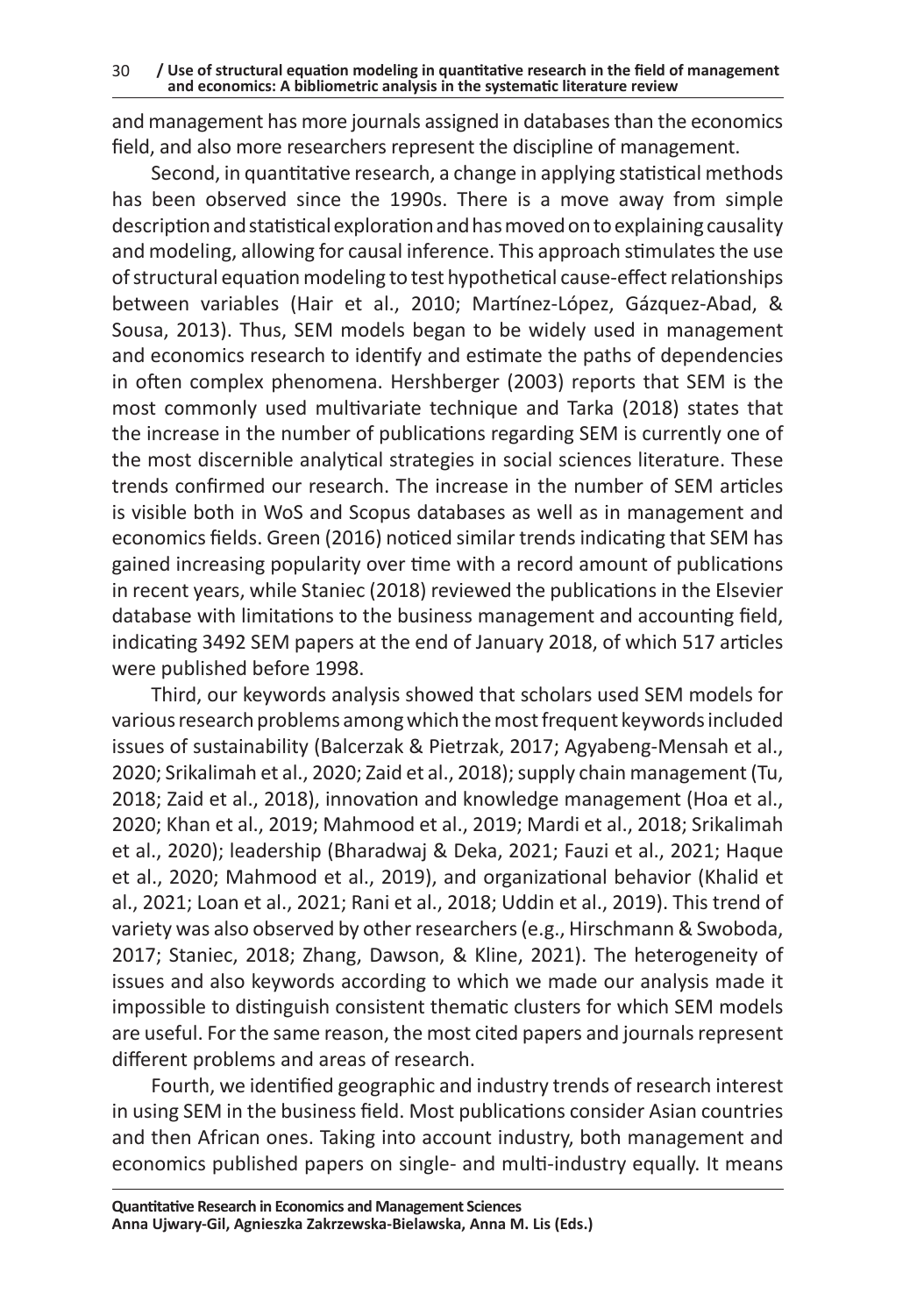that SEM is appropriate for different industry contexts, which confirms its universal application indicated by some researchers (Williams, Vandenberg, & Edwards, 2009; Tarka, 2018; Mueller & Hancock, 2019).

Our results could be useful for future researchers planning research using quantitative methods, especially SEM. The most cited papers and journals could be a map pointing out which topics identified on keywords applying structural equation modeling are of the greatest interest and which journals are interested in publishing those kinds of results. Besides the inspiration for future researchers, our paper contributes to the management and economic literature by providing a systematic literature review and discussing bibliometric standards, such as time, most cited studies and journals, as well as geographic, industry, methodological context, and keywords in extracted studies. Thus, we identified trends of research interests focused on quantitative methods with concern on structural equation modeling.

Our study is not free from limitations, which points further directions of research. Firstly, publications were selected from only two databases – WoS and Scopus. Therefore, further research should include other popular databases such as Elsevier, Proquest, Emerald or Ebsco. Secondly, we focused on a descriptive review of previous research without links to SEM theory, which could be the next step for future research. Lastly, we chose only a few criteria for analysis, concentrating on basic bibliometric standards, hence future research could include additional and more sophisticated criteria as well as deep content analysis allowing to determine the state of knowledge about SEM. Overall, we are confident that our study offers an interesting map of quantitative research in the field of management and economics, which will be extended by future research, including those presented in this thematic issue of the *Journal of Entrepreneurship, Management and Innovation*.

In this thematic issue of the *Journal of Entrepreneurship, Management and Innovation*, entitled Quantitative Research in Economics and Management Sciences, the authors used many quantitative methods and research models, e.g., SEM, PLS-SEM, or probit models. Each of these approaches is characterized by methodological rigor and an assessment of the reliability and validity of the research instruments used. Pini and Tchorek (2022) analyze the determinants of exports in two European, culturally related countries, such as Italy and Poland, using an econometric and probit model, which implies a normal distribution of errors and is adapted to binary responses (excluding size and age variables). The authors investigate the influence of many independent variables (size, age, management by

…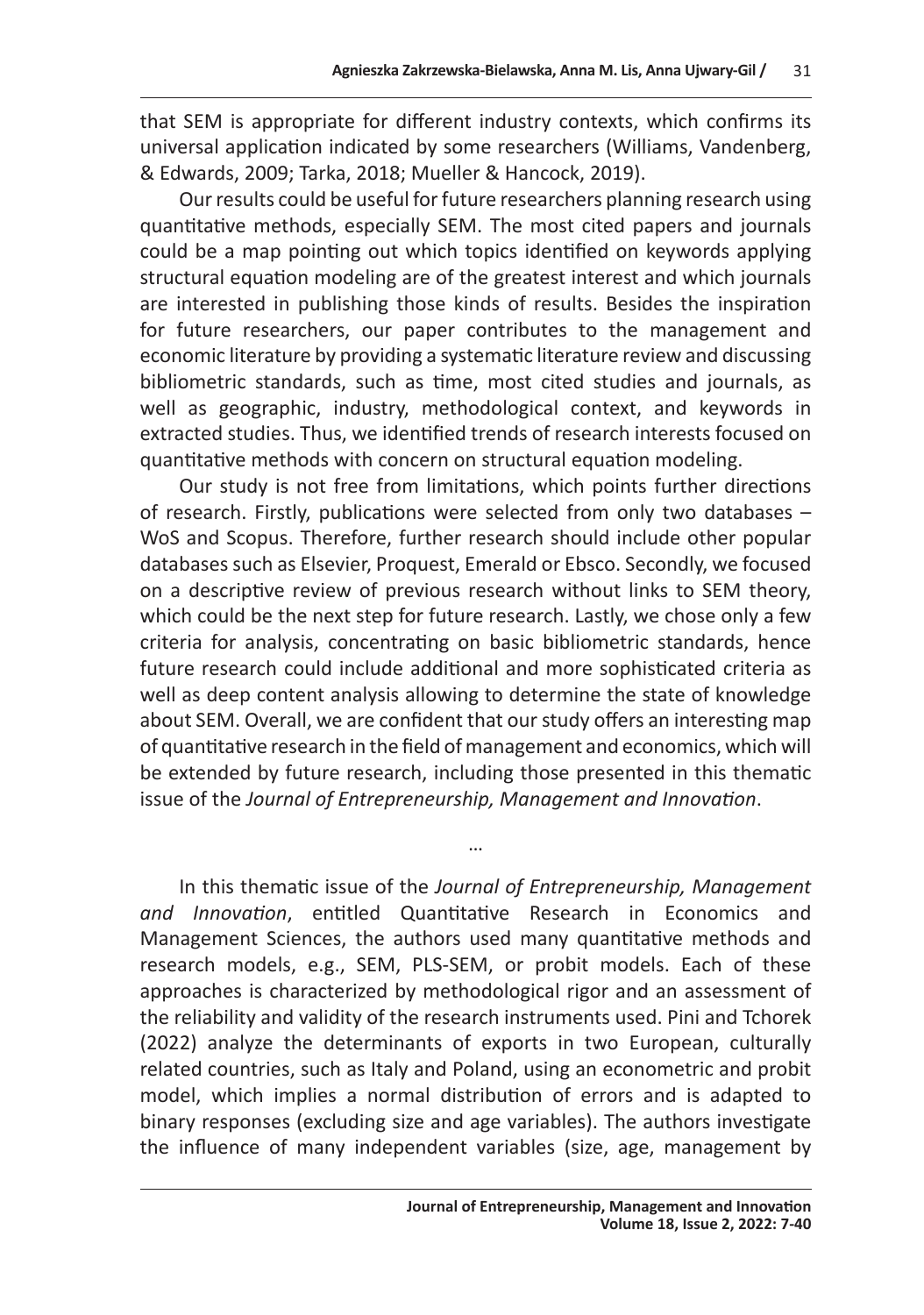family members or external managers) on the dependent variable (export), controlling the research model by product and process innovation, location in a less developed region, operations in a high/medium-high technologyintensive sector or cooperation with many banks. The results confirm the authors' initial assumptions that the size of companies influences the exports of the surveyed countries; the age of companies exporting their goods is more important in Italy than in Poland, where no such impact has been recorded. In addition, management by an external manager increases the likelihood of exports for younger family businesses in Italy and smaller family businesses in Poland. The authors also showed that product innovation is the engine of exports in Italy and Poland, and geographic location affects the likelihood of exports in Italy, but not in Poland.

In other studies, Paulino (2022) presents the growing business analytics and business intelligence in the Philippines, their impact on organizational performance, and on marketing, financial, and businessprocess performance indicators. Retail companies were selected for the study, focusing on advanced data management used in business operations. The author mainly used the well-known PLS-SEM model, and his research instrument was assessed in terms of content validity, construct validity, and reliability. The results of the measurement and structural model evaluation were also subject to verification. The results indicate the impact of business analytics capabilities (including the ability of the decision support system (DSS), business process improvement (BPM), data dashboard (DD), and financial analysis (FA) on the business intelligence level. In addition, it has been empirically verified that organizational performance influences marketing, financial, and business process performance. Overall, business intelligence is an essential predictor of a retail company's organizational performance. The assumption that the level of readiness to implement business analytics can be treated as a moderating factor between business analytics and organizational performance has not been confirmed.

The next article by Klimontowicz and Majewska (2022) presents the positive impact of intellectual capital (IC), especially its three components, such as process capital, human capital and relational capital, on the competitiveness of banks and market efficiency. The authors used the following methods and tools: Principal Axis Factor Analysis, PLS-SEM, PAPI, and CAWI. As a result of their application, they emphasize that, in contrast to previous research, the process capital dominates the bank's potential to create a competitive advantage, not human capital, proving the vital role of technology and innovation. They found that competitive performance moderates the relationship between IC and market efficiency; the environment positively moderates the relationship between IC and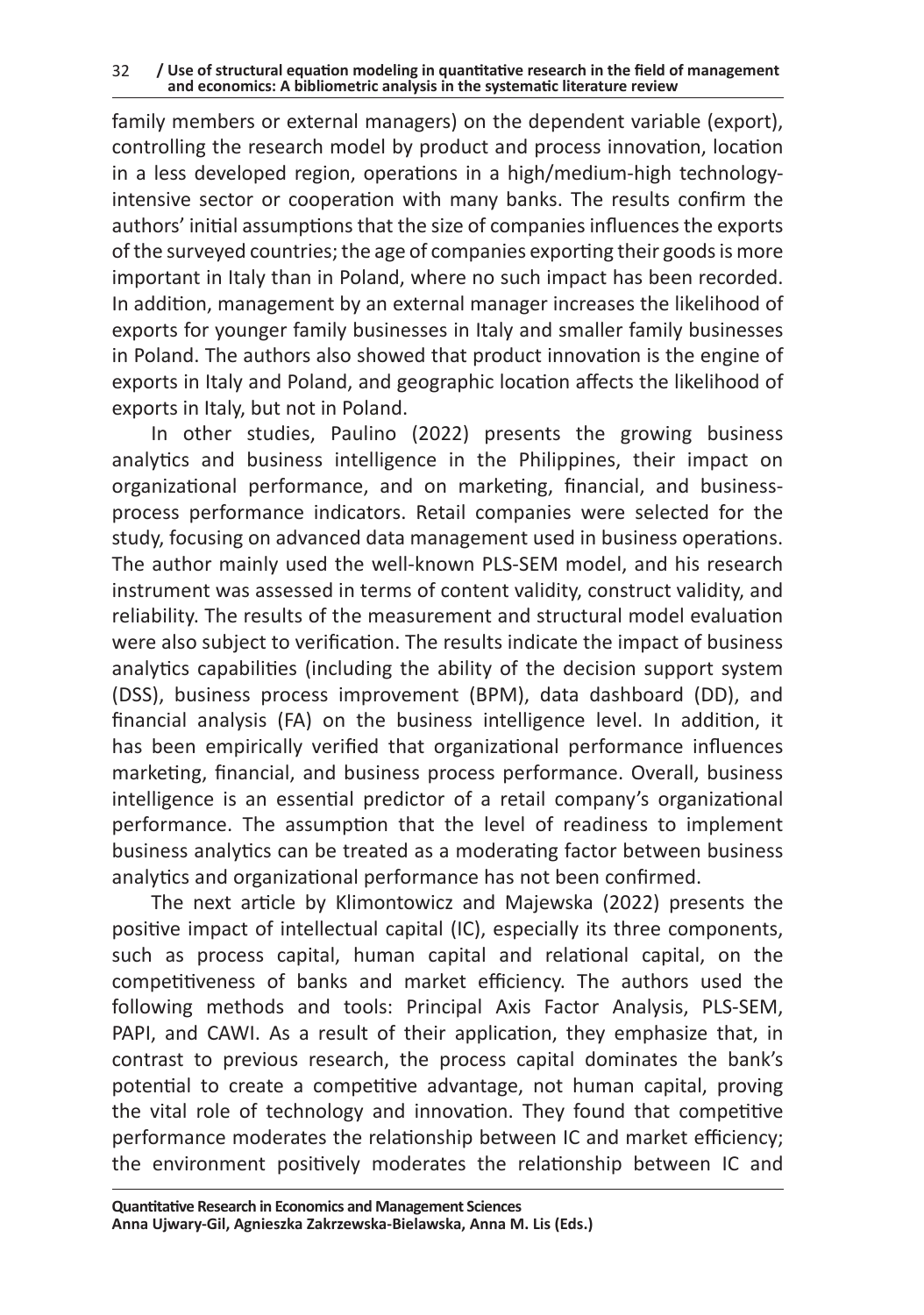competitor performance as well as the relationship between competitor performance and market efficiency. The size of the bank and the length of its market activity affect the market efficiency measured by the average rate of changes in ROA and ROE. The study expands the existing evidence, mainly from well-developed countries, on the intellectual capital of Polish banks, emphasizing the process capital to a much greater extent as a modern and, so far, little exposed component of IC in other research.

The last two articles refer to human resource management. Hassan's study (2022) explores the impact of human resource management (HRM) practices on employee retention. In addition, he moderates the role of performance evaluation, training and development in the relationship between HRM practices and employee retention. Using SEM and questionnaires validated by other researchers, the author proves the originality of research in the retail sector in the Maldives on improving employee retention, a complementary approach to the impact of rewards and compensations, training and employee development, as well as assessing their results in human capital management, recommending practical solutions for the sector retail Maldives. In another study on workers' adaptive performance, Tan and Antonio (2022) use PLS-SEM to prove that the new form of remote work and the so-called e-leadership forced by the COVID-19 pandemic has changed the way employers and employees interact. Organizational commitment, teleworking, and a sense of purpose directly affect employees' adaptive performance, while the perception of e-leadership indirectly. It is also one of the first studies to capture intrinsic motivation as the antecedent of employee adaptive performance, along with perceived e-leadership and teleworking results.

## **References**

- Adnan, A., Ahmad, A., & Khan, M. N. (2017). Examining the role of consumer lifestyles on ecological behavior among young Indian consumers. *Young Consumers*, *18*(4), 348-377. https://doi.org/10.1108/YC-05-2017-00699
- Agyabeng-Mensah, Y., Ahenkorah, E., Afum, E., Agyemang, A. N., Agnikpe, C., & Rogers, F. (2020). Examining the influence of internal green supply chain practices, green human resource management and supply chain environmental cooperation on firm performance. *Supply Chain Management: An International Journal, 25*(5), 585-599. https://doi. org/10.1108/SCM-11-2019-0405
- Anggadwita, G., Luturlean, B. S., Ramadani, V., & Ratten, V. (2017). Sociocultural environments and emerging economy entrepreneurship: Women entrepreneurs in Indonesia. *Journal of Entrepreneurship in Emerging Economies*, *9*(1), 85-96. https://doi.org/10.1108/JEEE-03-2016-0011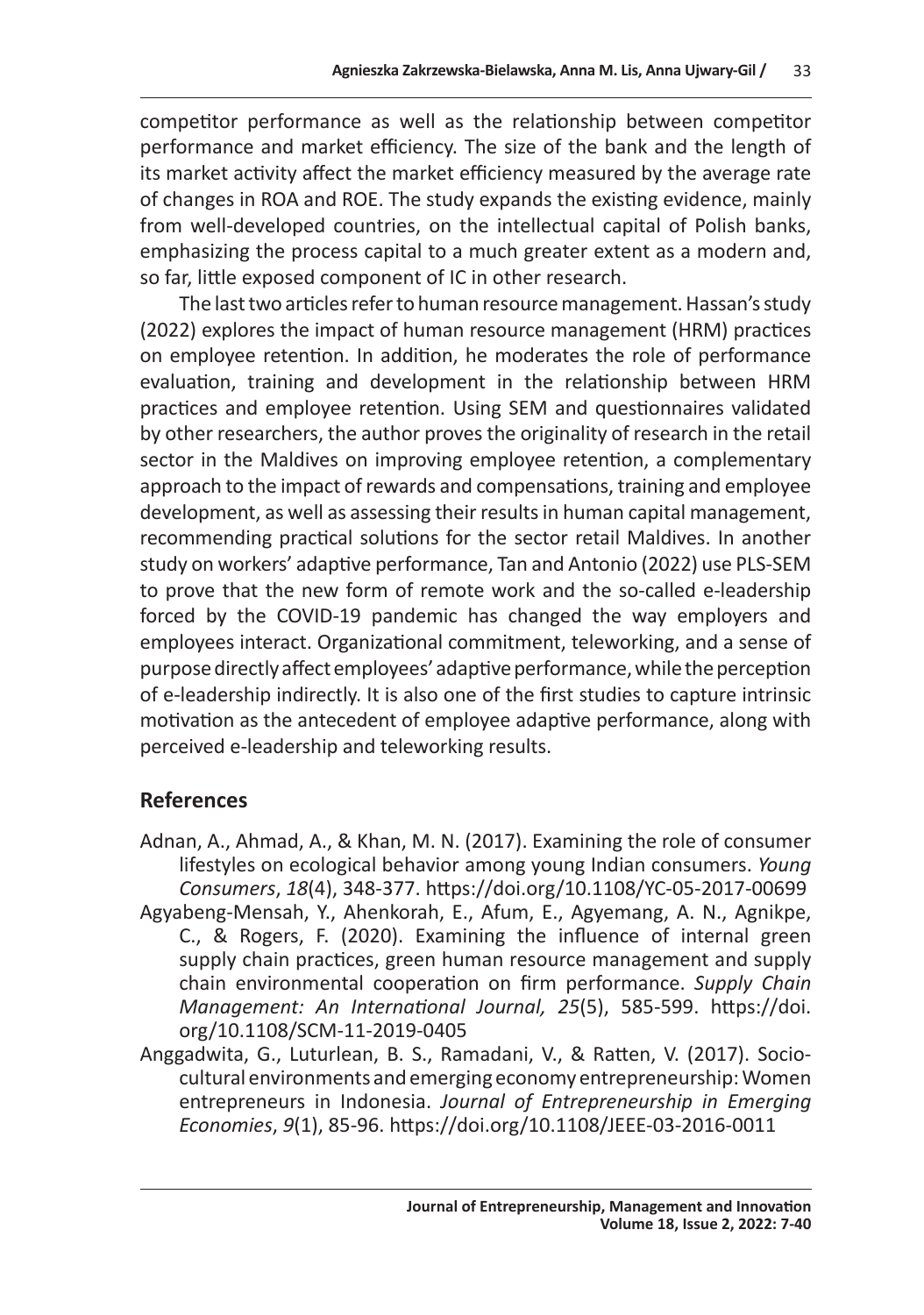34 **/ Use of structural equation modeling in quantitative research in the field of management and economics: A bibliometric analysis in the systematic literature review** 

- Balcerzak, A. P., & Pietrzak, M. B. (2017). Sustainable development in the European Union in the years 2004–2013. In M. Bilgin, H. Danis, E. Demir, & U. Can (Eds.), *Regional Studies on Economic Growth, Financial Economics and Management* (pp. 193-213). Cham: Springer. https://doi. org/10.1007/978-3-319-54112-9\_12
- Baškarada, S., & Koronios, A. (2018). A philosophical discussion of qualitative, quantitative, and mixed methods research in social science. *Qualitative Research Journal*, *18*(1), 2-21. https://doi.org/10.1108/QRJ-D-17-00042
- Bharadwaj, S., & Deka, S. (2021). Behavioural intention towards investment in cryptocurrency: An integration of Rogers' diffusion of innovation theory and the technology acceptance model. *Forum Scientiae Oeconomia*, *9*(4), 137-159. https://doi.org/10.23762/FSO\_VOL9\_NO4\_7
- Blunch, N. J. (2008). Introduction to structural equation modelling using SPSS and AMOS. Thousand Oaks: SAGE.
- Bowen, N. K., & Guo, S. (2011). *Structural Equation Modeling*. Oxford: Oxford University Press.
- Bruning, P. F., & Campion, M. A. (2018). A role–resource approach–avoidance model of job crafting: A multimethod integration and extension of job crafting theory. *Academy of Management Journal*, *61*(2), 499-522. https://doi.org/10.5465/amj.2015.0604
- Czakon, W. (Ed.). (2015). *Podstawy Metodologii Badań w Naukach o Zarządzaniu*. Warsaw: Oficyna Wolters Kluwer Business.
- DeFreese, E. W., & Nissley, G. E. (2020). Idiographic vs. nomothetic research. In *The Wiley Encyclopedia of Personality and Individual Differences: Measurement and Assessment* (pp. 19-23). Hoboken: John Wiley & Sons.
- Dow, S. C. (2012). Methodological pluralism and pluralism of method. In *Foundations for New Economic Thinking* (pp. 129-139). London: Palgrave Macmillan.
- Eisingerich, A. B., Marchand, A., Fritze, M. P., & Dong, L. (2019). Hook vs. hope: How to enhance customer engagement through gamification. *International Journal of Research in Marketing*, *36*(2), 200- 215. https://doi.org/10.1016/j.ijresmar.2019.02.003
- Etter, M., Colleoni, E., Illia, L., Meggiorin, K., & D'Eugenio, A. (2018). Measuring organizational legitimacy in social media: Assessing citizens' judgments with sentiment analysis. *Business & Society*, *57*(1), 60-97. https://doi. org/10.1177/0007650316683926
- Evans, J. S. B., & Over, D. E. (2013). Reasoning to and from belief: Deduction and induction are still distinct. *Thinking & Reasoning*, *19*(3-4), 267-283. https://doi.org/10.1080/13546783.2012.745450
- Fauzi, M. A., Martin, T., & Ravesangar, K. (2021). The influence of transformational leadership on Malaysian students' entrepreneurial behaviour. *Entrepreneurial Business and Economics Review*, *9*(1), 89-103. https://doi.org/10.15678/EBER.2021.090106

**Quantitative Research in Economics and Management Sciences Anna Ujwary-Gil, Agnieszka Zakrzewska-Bielawska, Anna M. Lis (Eds.)**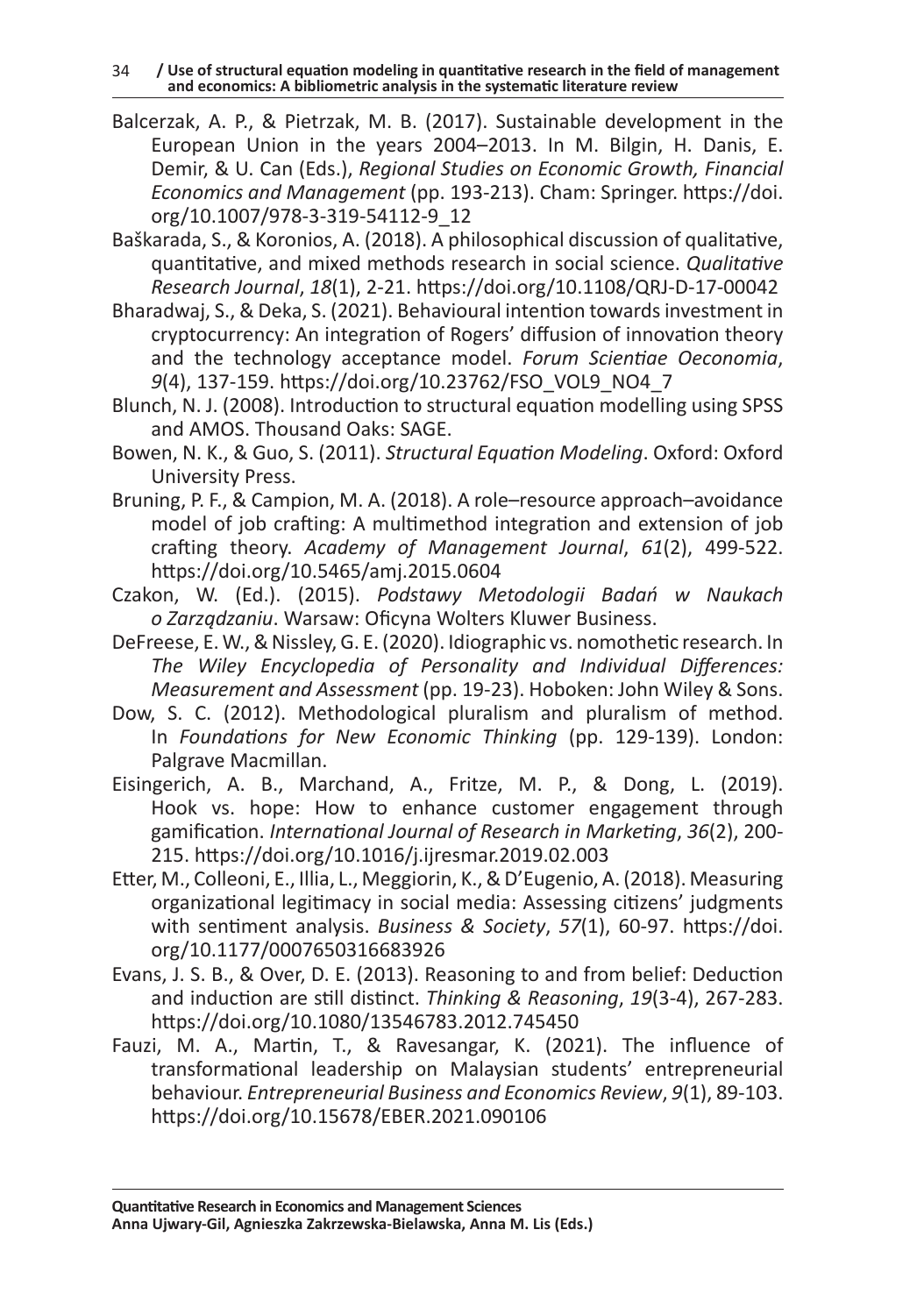- Green, T. (2016). A methodological review of structural equation modelling in higher education research. *Studies in Higher Education*, *41*(12), 2125- 2155. https://doi.org/10.1080/03075079.2015.1021670
- Hair, J. F., Black, W. C., Babin, B. J., Anderson, R. E., & Tatham, R. (2010). *Multivariate Data Analysis: Pearson Education.* New Jersey: Upper Saddle River.
- Han, H., Yu, J., Chua, B. L., Lee, S., & Kim, W. (2019). Impact of core-product and service-encounter quality, attitude, image, trust and love on repurchase: Full-service vs low-cost carriers in South Korea. *International Journal of Contemporary Hospitality Management*, *31*(4), 1588-1608. https://doi. org/10.1108/IJCHM-05-2018-0376
- Haque, A. ul, Sher, A., & Urbański, M. (2020). Is the role of authentic leadership effective in managing occupational stress and psychological capital?. *Forum Scientiae Oeconomia*, *8*(2), 59-77. https://doi.org/10.23762/ FSO\_VOL8\_NO2\_4
- Hassan, Z. (2022). Employee retention through effective human resource management practices in Maldives: Mediation effects of compensation and rewards system. *Journal of Entrepreneurship, Management and Innovation*, *18*(2), 137-173. https://doi.org/10.7341/20221825
- Hershberger, S. L. (2003). The growth of structural equation modeling: 1994-2001. *Structural Equation Modeling*, *10*(1), 35-46. https://doi. org/10.1207/S15328007SEM1001\_2
- Hirschmann, J., & Swoboda, B. (2017). Multilevel structural equation modelling in marketing and management research. *Marketing: ZFP– Journal of Research and Management*, *39*(3), 50-75.
- Hoa, N. D., Thanh, V. B., Mai, V. T., Tung, L. V., & Quyen, H. V. T. (2020). Knowledge sharing influence on innovation: A case of textile and garment enterprises in Vietnam. *The Journal of Asian Finance, Economics, and Business*, *7*(7), 555-563. https://doi.org/10.13106/jafeb.2020.vol7. no7.555
- Hosseini, S., Ivanov, D., & Dolgui, A. (2019). Review of quantitative methods for supply chain resilience analysis. *Transportation Research Part E: Logistics and Transportation Review*, *125*, 285-307. https://doi.org/10.1016/j. tre.2019.03.001
- Ivanov, D., Dolgui, A., Sokolov, B., & Ivanova, M. (2017). Literature review on disruption recovery in the supply chain. *International Journal of Production Research*, *55*(20), 6158-6174. https://doi.org/10.1080/0020 7543.2017.1330572
- Jiménez-Barreto, J., & Campo-Martínez, S. (2018). Destination website quality, users' attitudes and the willingness to participate in online cocreation experiences. *European Journal of Management and Business Economics*, *27*(1), 26-41. https://doi.org/10.1108/EJMBE-11-2017-0048 Keith, T. K. (2006). *Multiple Regression and Beyond*. London: Pearson.
- Khalid, B., Lis, M., Chaiyasoonthorn, W., Chaveesuk, S. (2021). Factors influencing behavioural intention to use MOOCs. *Engineering*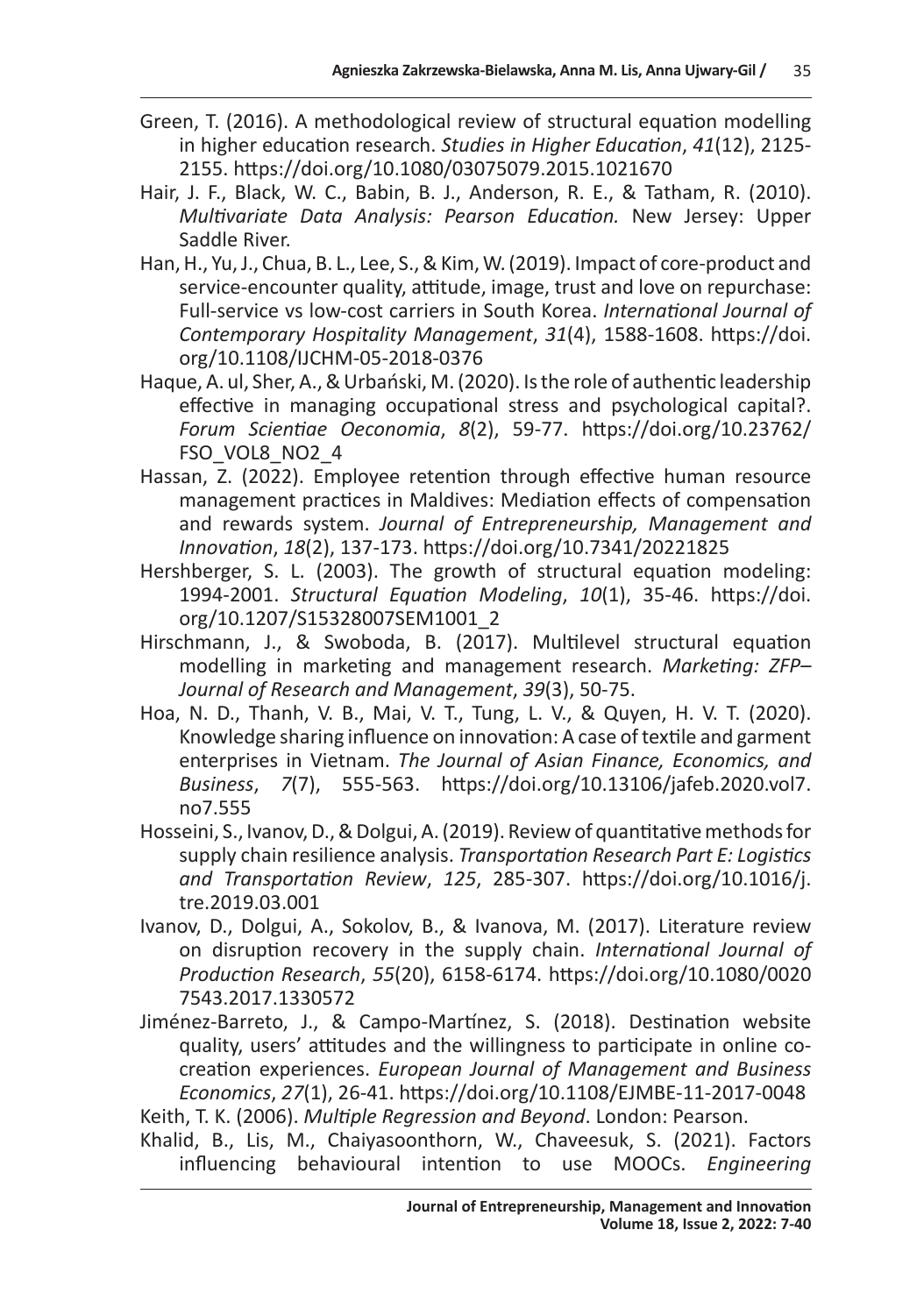*Management in Production and Services*, *13*(2), 83-95. https://doi. org/10.2478/emj-2021-0014

- Klimontowicz, M., & Majewska, J. (2022). The contribution of intellectual capital to banks' competitive and financial performance: The evidence from Poland. *Journal of Entrepreneurship, Management and Innovation, 18*(2), 105-136. https://doi.org/10.7341/20221824
- Liamputtong, P. (2020). *Qualitative Research Methods*. Oxford: Oxford University Press.
- Liamputtong, P., & Ezzy, D. (2005). *Qualitative Research Methods*. Oxford: Oxford University Press.
- Loan, L., Doanh, D., Thang, H., Viet Ng, aN., Van, P., & Hoa, P. (2021). Entrepreneurial behaviour: The effects of the fear and anxiety of Covid-19 and business opportunity recognition. *Entrepreneurial Business and Economics Review*, *9*(3), 7-23. https://doi.org/10.15678/ EBER.2021.090301
- Martínez‐López, F. J., Gázquez‐Abad, J. C., & Sousa, C. M. (2013). Structural equation modelling in marketing and business research: Critical issues and practical recommendations. *European Journal of Marketing*, 47(1/2), 115-152. https://doi.org/10.1108/03090561311285484
- Mohajan, H. K. (2018). Qualitative research methodology in social sciences and related subjects. *Journal of Economic Development, Environment and People*, *7*(1), 23-48.
- Molina-Azorin, J. F. (2016). Mixed methods research: An opportunity to improve our studies and our research skills. *European Journal of Management And Business Economics*, *25*(2), 37-38.
- Mouhammed, A. H. (2015).*Quantitative Methods for Business and Economics*. New York: Routledge.
- Mueller, R. O., & Hancock, G. R. (2019). *Structural Equation Modeling*. New York: Routledge.
- Nardi, P. M. (2018). *Doing Survey Research: A Guide to Quantitative Methods*. New York: Routledge.
- Oakshott, L. (2020). *Essential Quantitative Methods: For Business, Management And Finance*. Basingstoke, UK: Macmillan Education.
- Paulino, E.E. (2022). Amplifying organizational performance from business intelligence: Business analytics implementation in the retail industry. *Journal of Entrepreneurship, Management and Innovation*, *18*(2), 69- 104. https://doi.org/10.7341/20221823
- Pini, M., & Tchorek, G. (2022). Comparative analysis of export determinants in Italian and Polish firms: The moderating role of non-family management. *Journal of Entrepreneurship, Management and Innovation*, *18*(2), 41-67. https://doi.org/10.7341/20221822

Sánchez, A. D., Del Río, M. D. L. C., & García, J. Á. (2017). Bibliometric analysis of publications on wine tourism in the databases Scopus and WoS. *European* 

Rinjit, K. (2020). *Research Methodology*. Thousand Oaks: SAGE.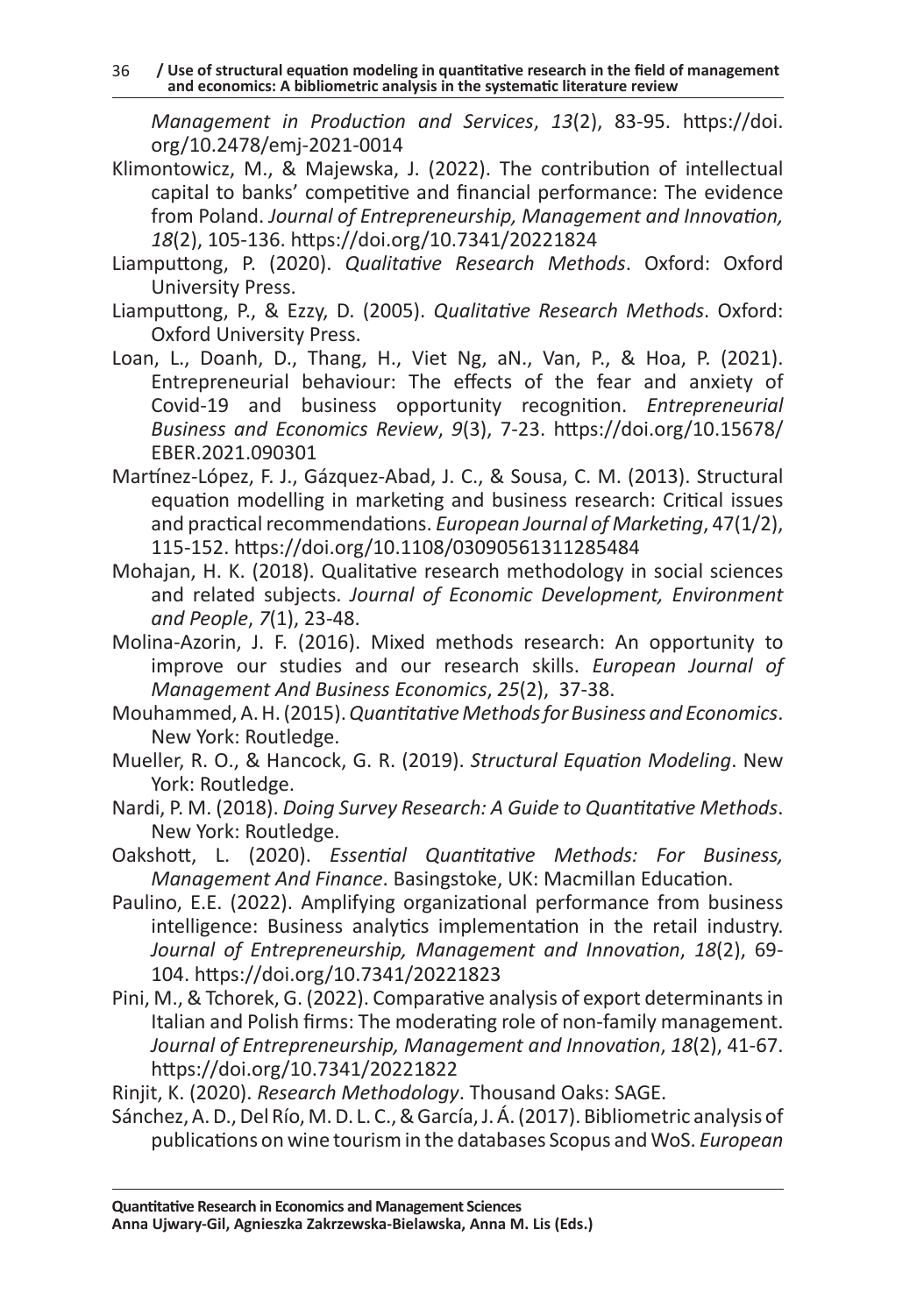*Research on Management and Business Economics*, *23*(1), 8-15. https:// doi.org/10.1016/j.iedeen.2016.02.001

- Srikalimah, S., Wardana, L. W., Ambarwati, D., Sholihin, U., Shobirin, R. A., Fajariah, N., & Wibowo, A. (2020). Do creativity and intellectual capital matter for SMEs sustainability? The role of competitive advantage. *The Journal of Asian Finance, Economics, and Business*, *7*(12), 397-408. https://doi.org/10.13106/jafeb.2020.vol7.no12.397
- Stadler, F. (Ed.). (2004). *Induction and Deduction in the Sciences*. Cham: Springer Science & Business Media.
- Staniec, I. (2018). Modelowanie równań strukturalnych w naukach o zarządzaniu. *Organizacja i Kierowanie, 181*(2), 65-77.
- Stockemer, D. (2019). *Quantitative Methods for the Social Sciences*. Cham: Springer International Publishing.
- Tan, R., & Antonio, F. (2022). New insights on employee adaptive performance during the COVID-19 pandemic: Empirical evidence from Indonesia. *Journal of Entrepreneurship, Management, and Innovation*, *18*(2), 175- 206. https://doi.org/10.7341/20221826
- Tarka, P. (2018). An overview of structural equation modeling: Its beginnings, historical development, usefulness and controversies in the social sciences. *Quality & Quantity*, *52*(1), 313-354. https://doi.org/10.1007/ s11135-017-0469-8
- Tarling, R. (2009). *Statistical Modelling for Social Researchers: Principles and Practices*. New York: Routledge.
- Tranfield, D., Denyer, D., & Smart, P. (2003). Towards a methodology for developing evidence‐informed management knowledge by means of systematic review. *British Journal of Management*, *14*(3), 207-222. https://doi.org/10.1111/1467-8551.00375
- Wijaya, P., & Suasih, N. N. (2020). The effect of knowledge management on competitive advantage and business performance: *A study of silver craft SMEs. Entrepreneurial Business and Economics Review, 8*(4), 105-121. https://doi.org/10.15678/EBER.2020.080406
- Williams, L. J., Vandenberg, R. J., & Edwards, J. R. (2009). 12 structural equation modeling in management research: A guide for improved analysis. *Academy of Management Annals*, *3*(1), 543-604. https://doi. org/10.5465/19416520903065683
- Wilson, L.A. (2019) Quantitative research. In P/ Liamputtong (Ed.), *Handbook of Research Methods in Health Social Sciences* (pp. 27-50). Cham: Springer.
- Xia, Y., & Yang, Y. (2019). RMSEA, CFI, and TLI in structural equation modeling with ordered categorical data: The story they tell depends on the estimation methods. *Behavior Research Methods*, *51*(1), 409-428. https://doi.org/10.3758/s13428-018-1055-2
- Zakrzewska-Bielawska, A. (2021). *Ambidextrous Strategy: Antecedents, Strategic Choices, and Performance*. New York: Routledge.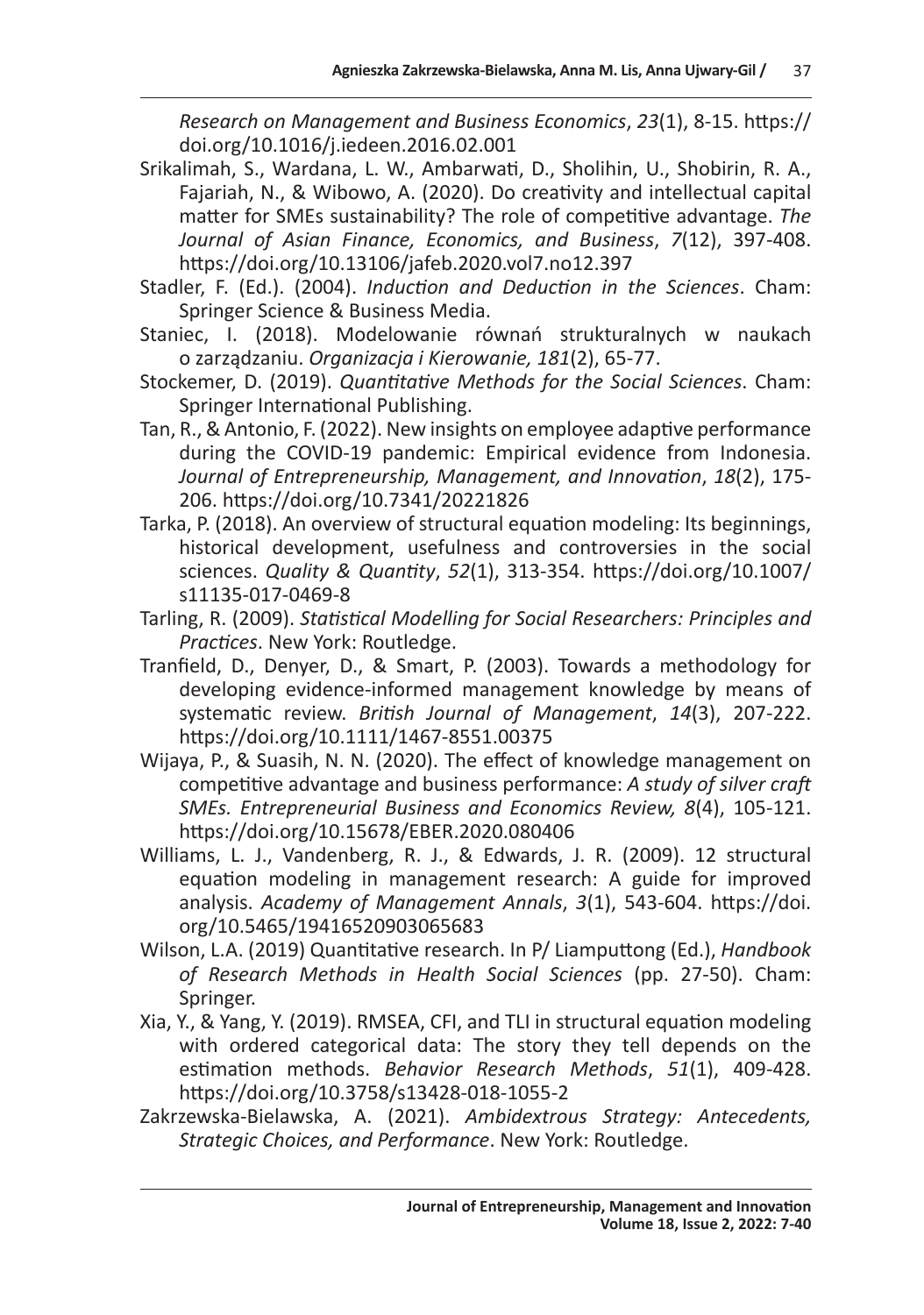38 **/ Use of structural equation modeling in quantitative research in the field of management and economics: A bibliometric analysis in the systematic literature review** 

Zhang, M. F., Dawson, J. F., & Kline, R. B. (2021). Evaluating the use of covariance‐based structural equation modelling with reflective measurement in organizational and management research: A review and recommendations for best practice.*British Journal of Management*,*32*(2), 257-272. https://doi.org/10.1111/1467-8551.12415

#### *Abstrakt*

*CEL: Celem artykułu jest przeprowadzenie kompleksowego przeglądu literatury z ostatnich pięciu lat aby zidentyfikować główne trendy zainteresowania badaczy zastosowaniem metod ilościowych, w szczególności modelowania równań strukturalnych (SEM). Badaniami objęto nauki o zarządzaniu i ekonomię. Określono aktywność badawczą ze względu na horyzont czasowy, najwyższy wskaźnik cytowań, kontekst geograficzny, branżowy i metodologiczny oraz słowa kluczowe wybranych do analizy publikacji. METODYKA: Badania przeprowadzono przy użyciu metody systematycznego przeglądu literatury (SLR) wykorzystując dwie kluczowe bazy danych, jak Web of Science i Scopus. Analizie poddano wyłącznie opracowania z ostatnich pięciu lat. W celu rozpoznania trendów badawczych wykorzystano słowa kluczowe związane z badaniami ilościowymi, wykluczając jednocześnie badania jakościowe jako kryterium poszukiwań. Następnie przeanalizowano publikacje związane z SEM oraz te opublikowane w języku angielskim. WYNIKI: Uzyskane wyniki potwierdziły, że metody ilościowe są wykorzystywane zarówno w badaniach z zakresu zarządzania, jak i ekonomii oraz wykazują trend rosnący w zakresie liczby publikacji w ciągu ostatnich pięciu lat. Jednocześnie publikacji z zakresu zarządzania jest znacznie więcej niż z ekonomii, przy większej ich liczebności w bazie Scopus niż Web of Science. Biorąc pod uwagę modelowanie równań strukturalnych, metoda ta jest stosowana przede wszystkim w badaniach z zakresu zarządzania. W ujęciu branżowym, publikacje wykorzystujące SEM dotyczyły zarówno analiz jedno-, jak i wielobranżowych, obejmując w pierwszej kolejności kraje azjatyckie, a następnie afrykańskie. Z kolei badania z zakresu ekonomii są bardziej jednorodne, obejmując najczęściej jedną branżę lub jeden kraj. Publikacje, zwłaszcza zzakresu zarządzania, mają charakter deskryptywny i bazują na danych pierwotnych zebranych za pomocą kwestionariusza ankiety. Opracowania podlegające analizie zostały opublikowane w różnych czasopismach, jednak najczęściej cytowane są te zamieszczone w czasopismach o szerszym zakresie tematycznym. IMPLIKACJE: Systematyczny przegląd literatury jest ważną metodą systematyzacji wiedzy i określania trendów badawczych w każdej dyscyplinie naukowej, inspirując i dostarczając implikacji badawczych. Nasze wyniki, poprzez wskazanie najczęściej cytowanych artykułów i czasopism a także branż i obszarów geograficznych prowadzonych analiz, mogą być przydatne dla przyszłych badaczy planujących badania z wykorzystaniem metod ilościowych, zwłaszcza SEM, w obszarze zarządzania lub ekonomii. ORYGINALNOŚĆ/WARTOŚĆ: Artykuł jest próbą powiązania metod ilościowych, ze szczególnym uwzględnieniem SEM, z problematyką nauk o zarzadzaniu i ekonomii przy wykorzystaniu publikacji indeksowanych w bazach Web of Science i Scopus. Wykorzystując systematyczny przegląd literatury i analizę cytowań, artykuł ukazuje trendy i aktualny stan badań w zakresie wykorzystania metod ilościowych w literaturze biznesowo-ekonomicznej, wypełniając lukę poznawczą w tym obszarze.*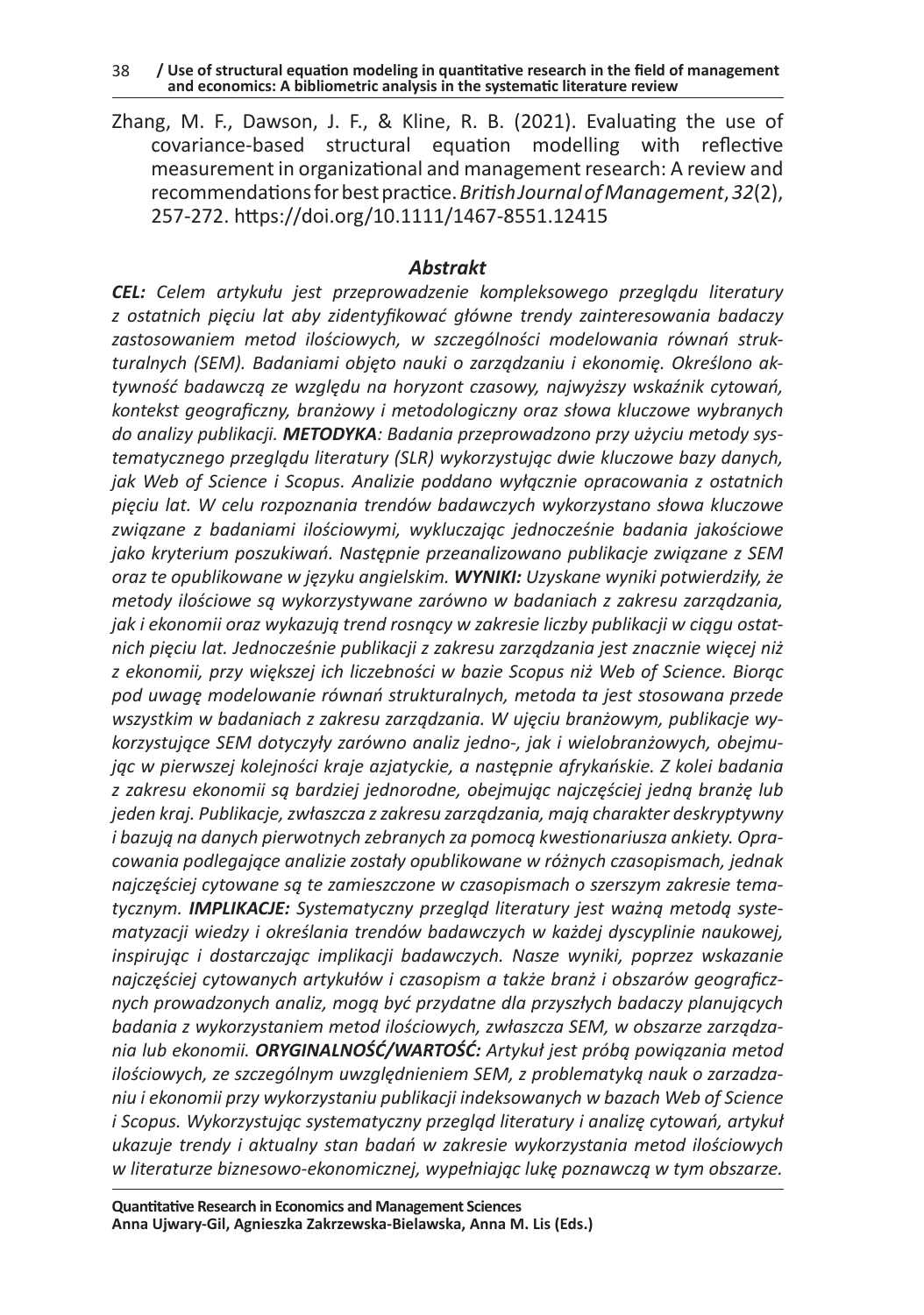*Słowa kluczowe: metody ilościowe, modelowanie równań strukturalnych, SEM, systematyczny przegląd literatury, SLR, zarządzanie, ekonomia, analiza cytowań, obszar geograficzny, przemysł, Web of Science, Scopus*

# **Biographical notes**

**Agnieszka Zakrzewska-Bielawska** is a full professor and head of the Institute of Management, Lodz University of Technology, Poland. Her research interests focus on strategic management and the organization of enterprises. In particular, the main research topics are creating and implementing strategies, especially in the high-tech sector, inter-organizational relations including the strategy of cooperation and coopetition as well as the evolution and changes of organizational structures, and recently the concept of ambidexterity. She is the author or co-author of over 160 scientific publications in Polish and English. She has participated in and managed numerous research projects, including those financed by the National Science Center. She is a member of the Presidium of the Organization and Management Sciences Committee of the Polish Academy of Sciences, and also a member of the Strategic Management Society, Academy of Management, and the Polish Economic Society in Lodz.

**Anna M. Lis** is the Associate Professor at the Gdańsk University of Technology. Her scientific interests have been focused on problems related to institutional forms of support provided for the development of inter-organizational cooperation including cluster organizations and business environment institutions. Her recent research concerns issues related to sustainability, the green economy, and the circular economy. She has participated in many research projects implemented at academic centers, as well as in projects requested by the public authorities.

**Anna Ujwary-Gil** is a professor at the Institute of Economics, Polish Academy of Sciences in Warsaw, Poland. She received her Ph.D. and habilitation in economics and management from the Warsaw School of Economics, Poland. She is founder and president of the Cognitione Foundation for the Dissemination of Knowledge and Science. Her research interests include social (organizational) network analysis, knowledge management, intellectual capital, resource-based views, and dynamic approaches to organization and management. She has published her works in *Library & Information Science Research, Electronic Markets, Journal of Business and Industrial Marketing,*  and *Economics & Sociology.*